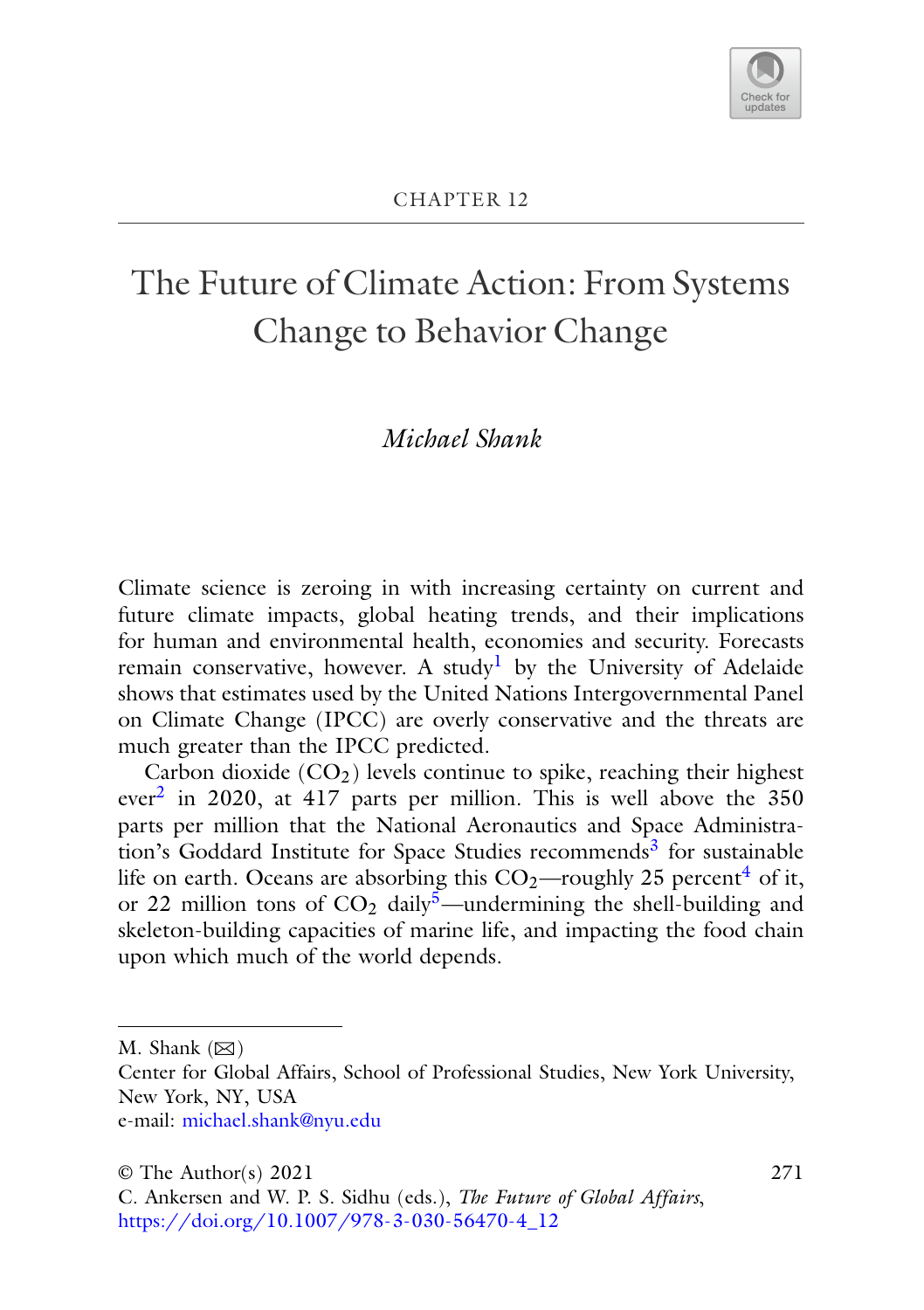These  $CO<sub>2</sub>$  levels correspond with rising temperatures,<sup>6</sup> and so it is unsurprising, yet deeply troubling, that the five hottest years on record<sup>7</sup> occurred in the last five years and the 20 hottest years on record occurred over the past 22 years. This global heating—as *The Guardian*[8](#page-19-0) newspaper started calling it—is impacting the environment at alarming rates by melting glaciers, warming oceans and raising sea levels, causing devastating heat waves, droughts and wildfires, increasing the ferocity and frequency of storms, and flooding, and ushering in a litany of destabilizing trends, as noted below.

*Global Heating Is Forcing Glaciers to Melt Faster Than Ever Before*. Himalayan glaciers are melting at double<sup>9</sup> the rate they melted between 1975 and 2000. Greenland lost 4 trillion pounds<sup>10</sup> of ice in one day and is losing ice four times faster than previously thought. If Greenland loses all ice, global sea levels will rise  $\overline{7}$  meters,  $11$  making life in many coastal communities uninhabitable.

*Global Heating Is Making Oceans Warmer, Forcing Water to Expand*. Last year witnessed the highest $12$  ocean temperatures on record. This, coupled with the glacier melt above, raised sea levels 5 to 8 inches over the past 100 years. Based on current warming trends, sea levels could rise over 6 feet by 2100,<sup>13</sup> displacing millions of people. As waters get warmer and sea levels rise, storms become more damaging to coastal infrastructure and flooding becomes more frequent.

*Global Heating Is Making Weather Patterns More Extreme*. As global heating raises air temperatures, warmer air causes more evaporation, which makes more water available for precipitation. Warmer air also holds more water vapor, which results in heavier and more torrential downpours. Additionally, heat waves, droughts, and wildfires, caused by rising global temperatures, are becoming more common, and imperil communities and crops globally.

*Global Heating Is Exacerbating Water Crises in Cities Worldwide*. With increasing heat waves and droughts, cities such as Chennai and Cape Town and Sao Paulo and Sanaa are running out of available water, forcing water-insecure communities to migrate, survive on shipped or desalinized rations, or fight over supplies.

All this has a deleterious impact on global economies, human health, and security. The toll from rising  $CO<sub>2</sub>$  and warming temperatures is costly in human and financial terms: 7 million people die prematurely from air pollution each year, according to the World Health Organization,<sup>[14](#page-19-0)</sup> and just the top ten global climate disasters, in 2018 alone, cost governments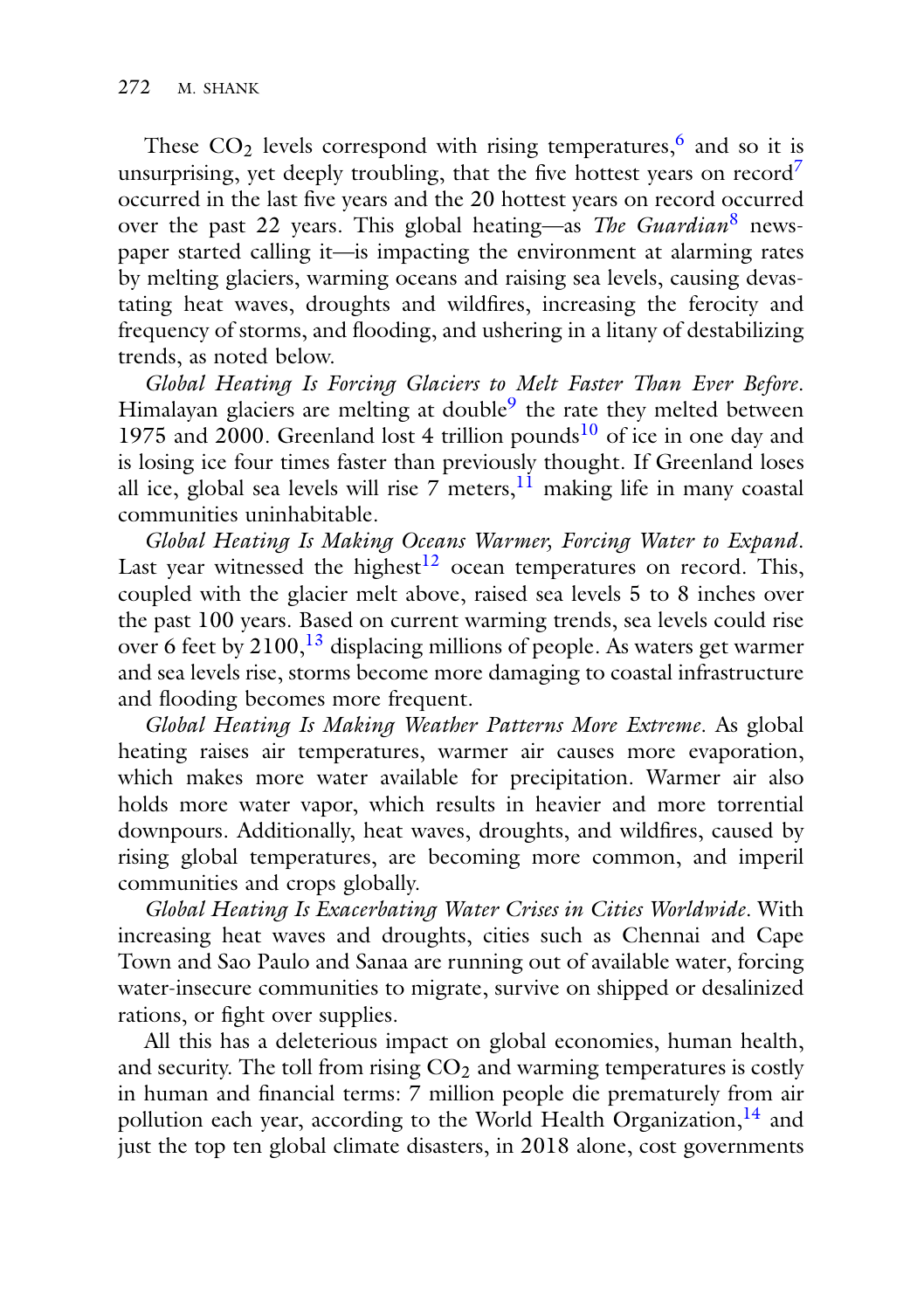\$85 billion.<sup>[15](#page-19-0)</sup> The IPCC warns<sup>[16](#page-19-0)</sup> that if urgent action is not taken to limit greenhouse gas emissions and keep global warming within 1.5 degrees Celsius (above pre-industrial temperatures), life on this planet becomes untenable.

## SOCIAL SCIENCE: CLIMATE ATTITUDES AND BEHAVIORS

Despite the alarming trends, these facts are not generating the action that is necessary to substantially reduce emissions. A study in the *Journal of Environmental Psychology* found that those who expressed the greatest concern about climate change were also the least likely to report individual-level actions.<sup>17</sup> This is a problematic disconnect, but it is ripe with opportunities.

When it comes to attitudes, climate change is perceived as a top global security threat. That is a solid foundation on which to build a behavior change agenda. In a 26-nation survey<sup>[18](#page-19-0)</sup> conducted by Pew Research Center, global climate change was considered the top threat by the greatest number of countries—and understandably so. In the World Economic Forum's Global Risks Report 2020, climate impacts comprised the top-five long-term risks in terms of likelihood.<sup>19</sup> This sets the stage for proactive action against that security threat, despite the fact that international security institutions—e.g., the United Nations Security Council—do not yet have the mandate to act on climate security threats.

Without an international force to respond to climate threats, the public may feel overwhelmed by the threat and unable to act. Compare this with the threat of terrorism in the United States, for example, and there are two distinct differences: (1) the public's ability to take action in response to their fear of terrorism is bolstered by a singular, government-promoted proposition that if they *see something*, they should *say something*, thus helping citizens to feel empowered; and (2) the government's trilliondollar investments in military measures to respond to the terrorism threat bring with it the assurance or appearance of protection.

When it comes to dealing with the climate security threat, however, neither of these dynamics are present. The call to personal action is not as simple and national governments have not financially doubled down on climate threats on par with counterterrorism investments.

While the 2015 Paris Climate Agreement—which was supported by 196 state parties to the UN Framework on the Convention of Climate Change—got us closer to this kind of international response (also, see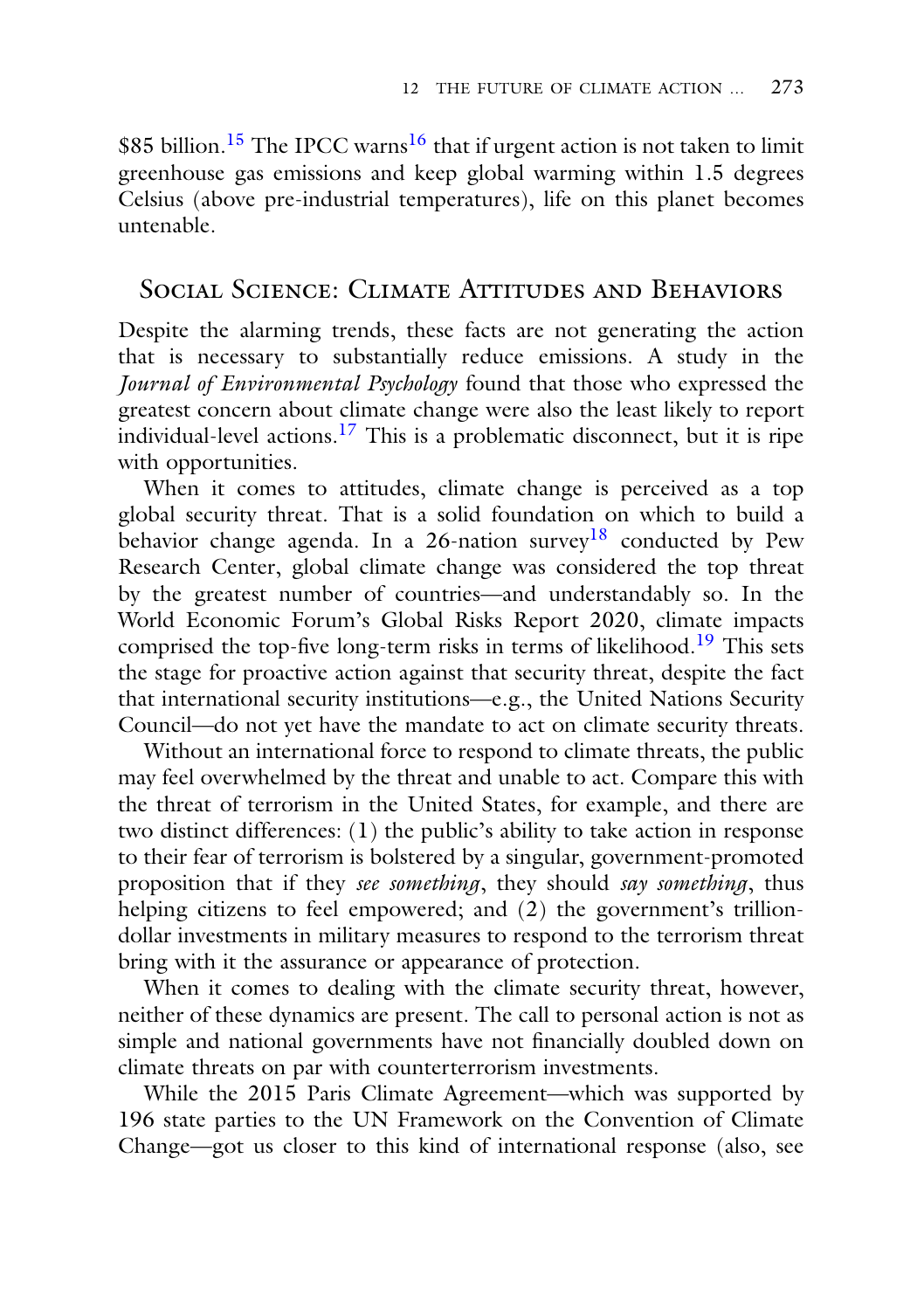Waheguru Pal Singh Sidhu's Chapter 13 on the UN), it remains insufficient because the timelines and targets are not aggressive enough and new administrations from previously signed parties (e.g., the United States) are pulling out of the agreement, undermining the urgency of the climate security threat.

Without a forceful international response to what is rightly perceived as the top global security threat, and without clear, simple actions the public can take to fight this threat, people can feel helpless<sup>[20](#page-19-0)</sup> at the prospects of overcoming this threat. In lieu of action on climate threats on par with how nations respond to terrorism threats, sub-national actions and individual actions become even more critical to carbon cutting and essential in offering the public a behavioral outlet consistent with their climate attitudes.

## NATIONAL RESPONSES TO CLIMATE CHANGE

National governments are failing in their response to climate change. According to the UN Environment Programme's latest Emissions Gap Report,<sup>21</sup> countries are not fulfilling their mitigation promises from the Paris Climate Agreement. Scientists<sup> $22$ </sup> say that greenhouse gas emissions need to peak and decline by 2020. National commitments need to ratchet up, not relax. The group of twenty economies (G20) that should be taking the lead on carbon reductions, given many of these nations' access to green technology, are still subsidizing heavily polluting coal and, in recent years, tripled $\frac{23}{3}$  their subsidies. Coal, consequently, was the single biggest contributor to 2018's rise in emissions.<sup>[24](#page-19-0)</sup> Global emissions, meanwhile, need to be cut in half in the next decade if the international community wants to slow the escalating flooding, droughts, heatwaves and attendant adverse security, economic and health impacts facing frontline communities in these climate security zones. National governments are not even close to that level of cutting and, instead, many governments are increasing carbon emissions. Given the absence of aggressive and ambitious leadership, sub-nationals are filling the void.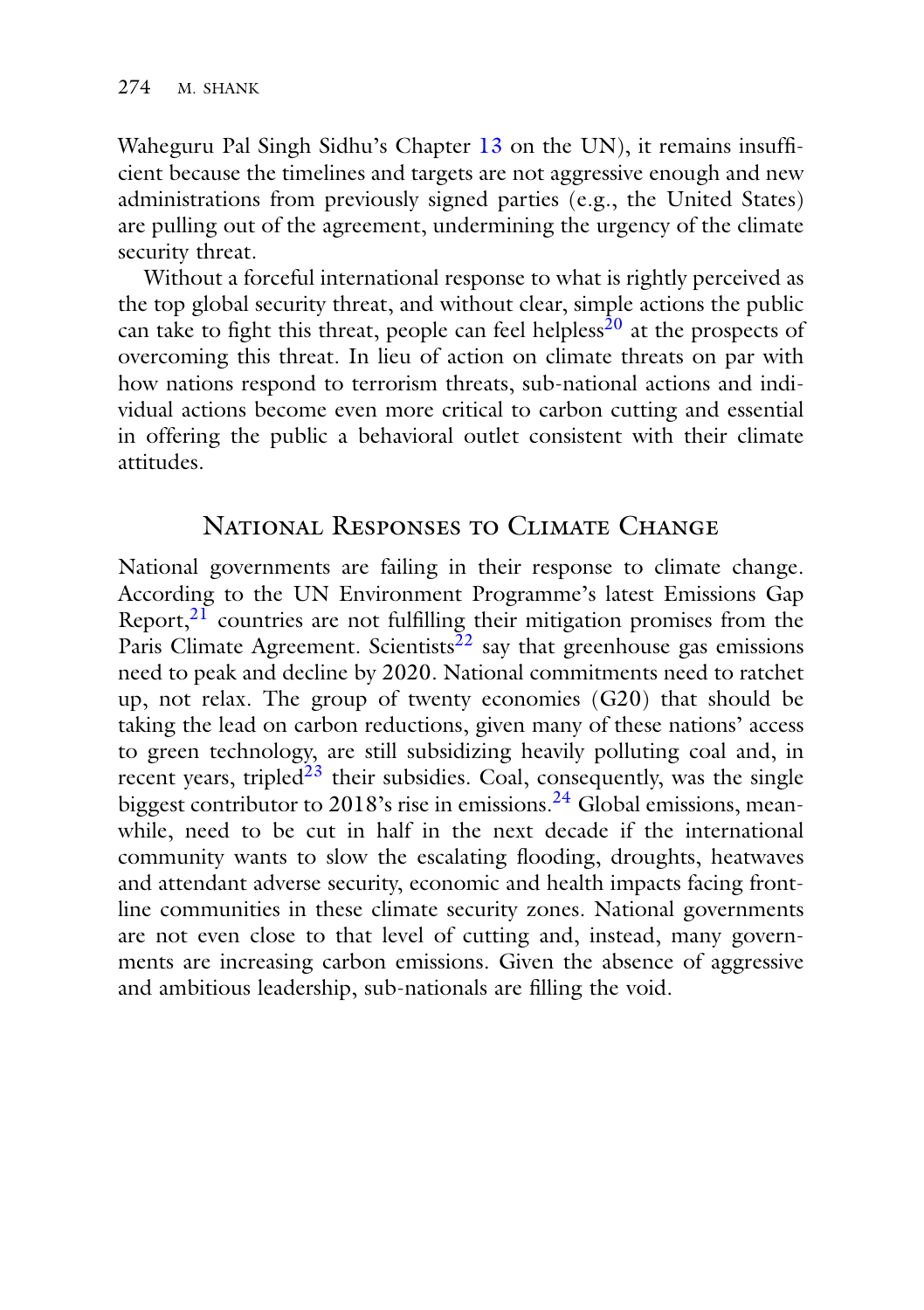## SUB-NATIONAL RESPONSES TO CLIMATE CHANGE

In light of national governments' lackluster responses, regions, provinces, states, cities, companies, universities, religious communities, nonprofits, and individuals are setting ambitious climate targets to reduce emissions, waste, and ramp up renewable energy. The Under2 Coalition, for example, commits sub-national governments to emissions reductions "80- 95 percent below 1990 levels, or to below 2 annual metric tons per capita, by 2050 – the level of emission reduction necessary to limit global warming to under 2 degrees Celsius by the end of this century.<sup> $n25$  $n25$ </sup> Over 200 governments representing 43 percent of the global economy joined the coalition. Similarly, over 200 companies have committed to powering their businesses with 100 percent renewable energy, as part of the RE100 campaign,<sup>26</sup> led by the Climate Group and the Carbon Disclosure Project (for other public–private partnerships, see Waheguru Pal Singh Sidhu's UN chapter).

Cities are equally active and ambitious. The C40 Cities<sup>[27](#page-19-0)</sup> organization works with nearly 100 of the largest global cities to commit to the Paris Agreement and develop local climate plans, while members of the Carbon Neutral Cities Alliance commit to 80–100 percent greenhouse gas emissions reductions by 2050 or sooner—as well as 100 percent renewable energy and zero waste, representing some of the most aggressive leadership in this space.

Nonprofits are proffering solutions, too. One of the most comprehensive contributions is Project Drawdown, which calculates the most effective ways to reduce carbon emissions. In their top ten most effective ways to slow global warming, half of the solutions are food-related (e.g., transitioning to plant-rich diets, reducing food waste, restoring tropical forests) and population growth-related (e.g., educating girls, family planning). Yet, these carbon-cutting measures are not discussed enough in climate circles.

Even individuals—such as Greta Thunberg and the school strike for climate movement—are inspiring a sea-change in sub-national climate action and activism. While this chapter focuses primarily on sub-national actors at the municipal level, the student strike movement has contributed substantially to climate awareness and activism around the world, raising an unprecedented level of attention to the climate crisis and positively disrupting the status quo.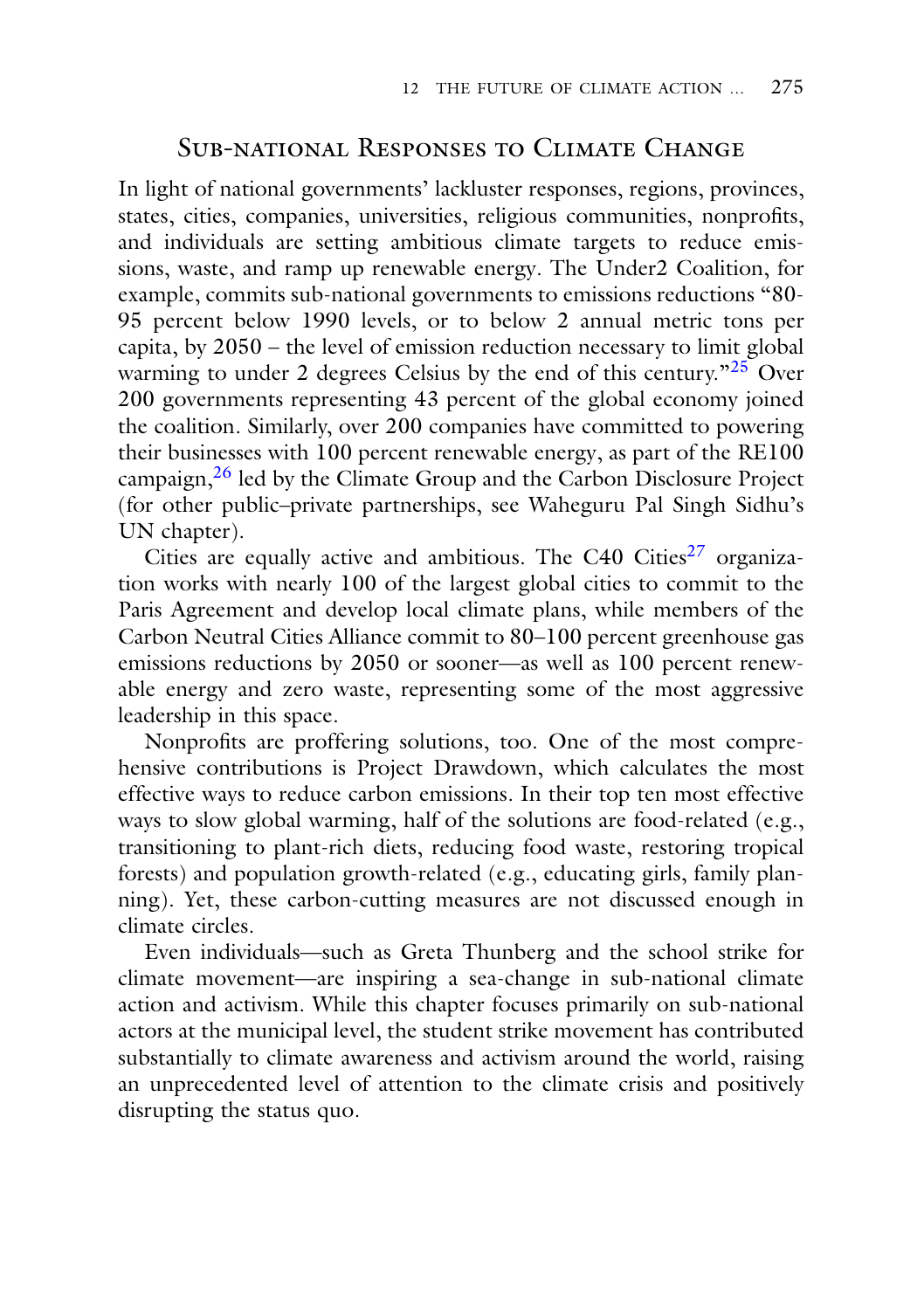In total, these efforts by sub-national actors have increased dramatically over the past decade, getting the attention of national governments and the UN, where they are being quantified by the UN Environment Programme. This shows the level of seriousness by sub-nationals and the level of reliance on sub-nationals that the UN and others now expect.

#### *Sub-national Case Study: City-Level Responses to Climate Change*

There are clear reasons why cities are invested. Unique to the other subnational actors, cities represent the majority of the world's population, energy use, and carbon emissions. They are the most likely to be impacted now, and in the future, by air pollution and extreme weather caused by global heating. Rising sea levels and worsening storm surges are a few of the impacts facing coastal cities, which is why cities are taking aggressive action. What is beneficial about cities taking the lead on climate action, from a public attitude and behavior perspective, is that the public has more trust in their mayor or city representative,  $\frac{28}{3}$  versus state or national governments. This helps with public attitudes and behaviors if citizens are seeing locally what is being done to reduce emissions and recruited to take simple, clear actions.

Cities are radically rethinking how they should be developed and designed, implementing systems change across the cityscape. Seven game changers from Carbon Neutral Cities Alliance's *Game Changers: Bold Actions by Cities to Accelerate Progress Toward Carbon Neutrality*[29](#page-19-0) report, for example, show how serious cities are when it comes to systemic change. The game changers include: (1) adopting zero-emissions standards for new buildings, (2) building a ubiquitous electric vehicle (EV) charging infrastructure, (3) mandating the recovery of organic material, (4) electrifying buildings' heating and cooling systems, (5) designating car-free and low-emission vehicle zones, (6) empowering local producers and buyers of renewable electricity, and (7) setting climate budgets to drive decarbonization.

There are more systems-level game changers to consider, including embodied carbon, which refers to "carbon dioxide emitted during the manufacture, transport and construction of building materials, together with end of life emissions."<sup>[30](#page-19-0)</sup> Cities are also looking at carbon capture, sequestration, and equity-centered approaches—both game changers in how cities approach climate policy. But the seven game changers above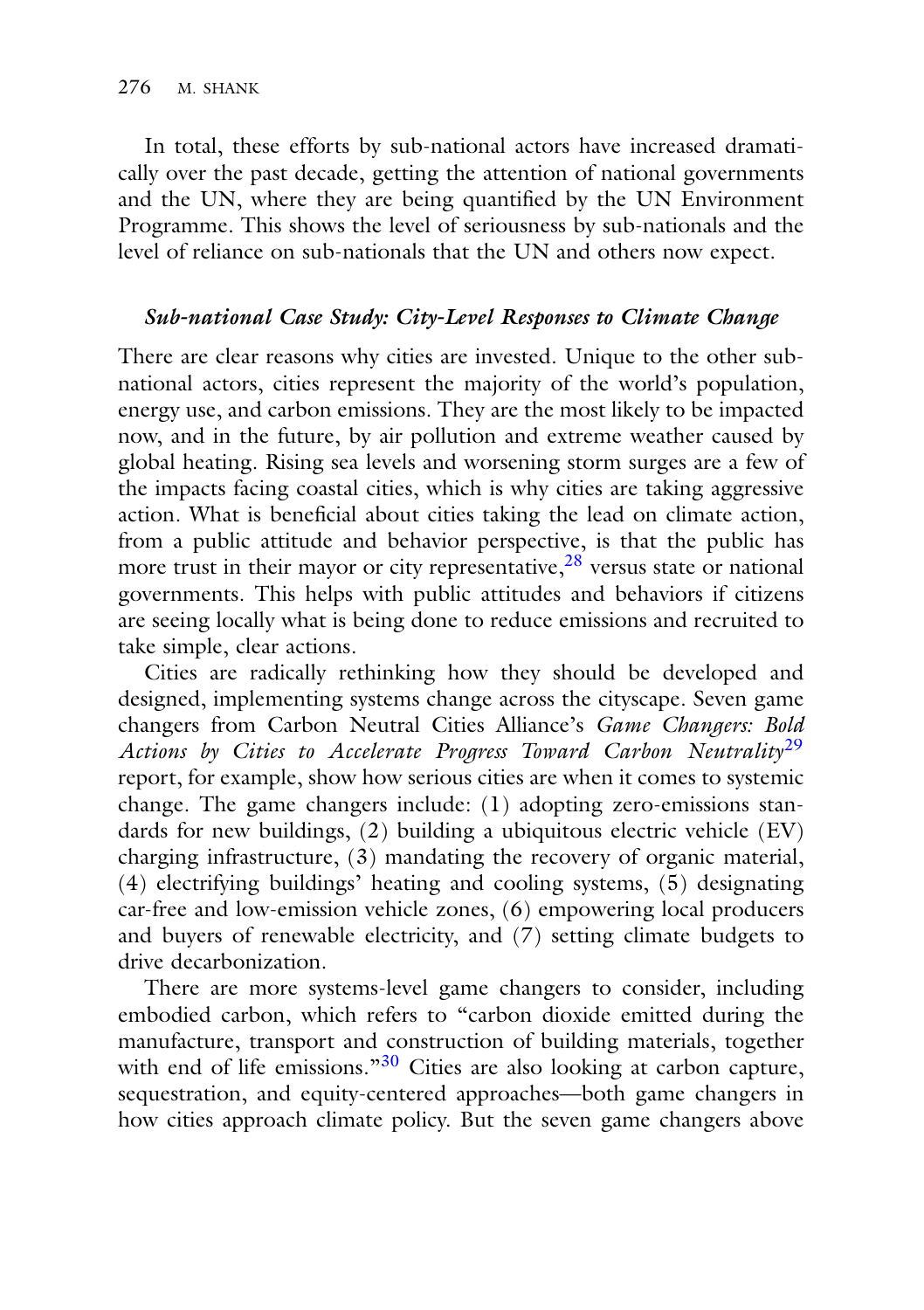are a starting point for transforming cities and their carbon footprint. Now, a quick dive into each.

*Adopting a Zero-Emissions Standard for New Buildings.* In many major cities, buildings—and the energy required for heating, cooling, lighting, and appliances—represent the largest carbon footprint. By adopting a zero-emissions standard for all new buildings—which requires that new buildings be highly efficient and use only renewable energy—cities have an opportunity to send a strong message regarding how they want their future to look. Fortunately for cities, super-efficient buildings are becoming less expensive to build. While this game changer does not address existing building stock, which requires heavy retrofitting, zero-emissions building standards critically shape the direction of future building stock and set a new precedent for more sustainable design, function, and operation.

*Building a Ubiquitous Electric Vehicle Charging Infrastructure.* In order to get people to stop driving petrol and diesel vehicles, it needs to be easier for them to drive, and charge, the electric alternative. In many cities, it is still quite difficult to reliably depend on charging infrastructure, but that's changing. There are at least 1.5 million chargers installed globally, with China leading the way on EV infrastructure with the total number of charge points and strong buildouts in Shanghai, Beijing, Shenzhen, and Qingdao.

The market is shifting quickly and electric vehicles are here to stay, according to the International Council on Clean Transportation.<sup>31</sup> Cities are doubling down on their EV commitments. Amsterdam and Oslo, for example, are committing to zero-emissions transport over the next decade, while cities like Shenzhen, which boasts the world's first fully electric bus fleet, and Tianjin are rolling out tens of thousands of new energy vehicles (i.e., plug-ins and hybrids). These efforts are outpacing national government initiatives on zero-carbon transportation and illustrate what is possible when cities act fast.

*Mandating the Recovery of Organic Material.* Most recoverable organic material is going to the landfill and, as it decomposes there, emits harmful methane, which is approximately  $28$  times<sup>[32](#page-19-0)</sup> more powerful than  $CO<sub>2</sub>$ in its global warming capacity over a 100-year timeframe (and over 80 times more powerful over a 20-year timeframe). By recovering it and turning it into compost, cities avoid these landfill-based methane emissions, while absorbing carbon and other greenhouse gas emissions. This is exciting new territory for cities. Soil's ability to sequester carbon is the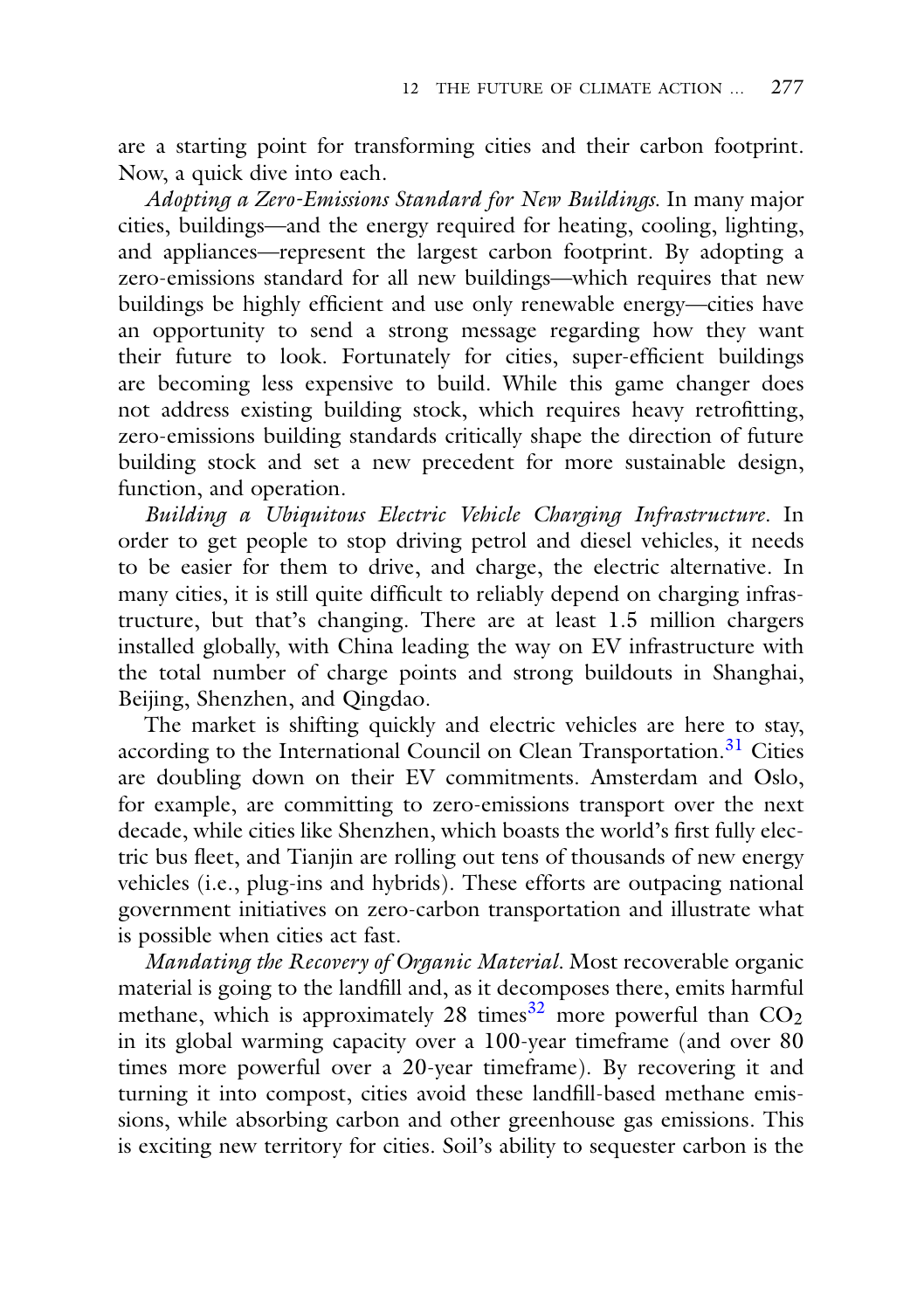new frontier in the climate space, providing an enormous opportunity for cities.

*Electrifying Buildings' Heating and Cooling Systems.* Many of the world's buildings run on oil, gas, and even coal, emitting massive amounts of greenhouse gas emissions. By electrifying buildings heating and cooling systems, a city can power them, instead, with renewable energy. Retrofitting existing buildings will not be easy, but it will be necessary if cities want to drastically cut emissions. City-wide district heating systems offer an easier switch for cities because they can transition the heating and cooling of whole building blocks. That's why the UN Environment Programme launched the *Global District Energy in Cities Initiative,* to assist local governments—from Cartagena and Marrakesh, to Belgrade and Pune—in scaling-up modern district heating. Cities unable to invest in district heating will need to electrify their stock one building at a time, which is time and resource intensive but represents the next essential phase of building decarbonization.

*Designating Car*-*Free and Low*-*Emission Vehicle Zones.* In addition to getting people out of petrol and diesel cars and into electric vehicles, this game changer shapes how the quality of life in the city center can be improved with fewer vehicles. When city leaders introduce low-emission vehicle zones, it is important to incentivize what the city wants more of (i.e., low-emission vehicles, mass transit) and put a price on what they want less of (i.e., high-emission vehicles, single-occupancy vehicles). Cities around the world—from locales in Kenya and Argentina to Croatia and Morocco—are committing to car-free city centers. This will soon be the norm. Cities are rolling out congestion pricing and putting a price on, and zoning out, transport-related pollutants. In doing so, considering the 7 million premature deaths annually from air pollution, the health benefits from these car-free and low-emission zones should be clearly communicated.

*Empowering Local Producers and Buyers of Renewable Electricity.* Cities will be more energy secure if their power is locally and renewably sourced—and even more so if it is decentralized. By creating the capacity to store that energy throughout the city, leaders can add resilience to infrastructure. A city no longer needs to be reliant on a centralized power plant, the way many cities were reliant on large coal or gasfired power plants. Such older, larger systems make cities less energy secure. Rolling out this game changer across developing cities represents not only the democratization of energy—where all communities can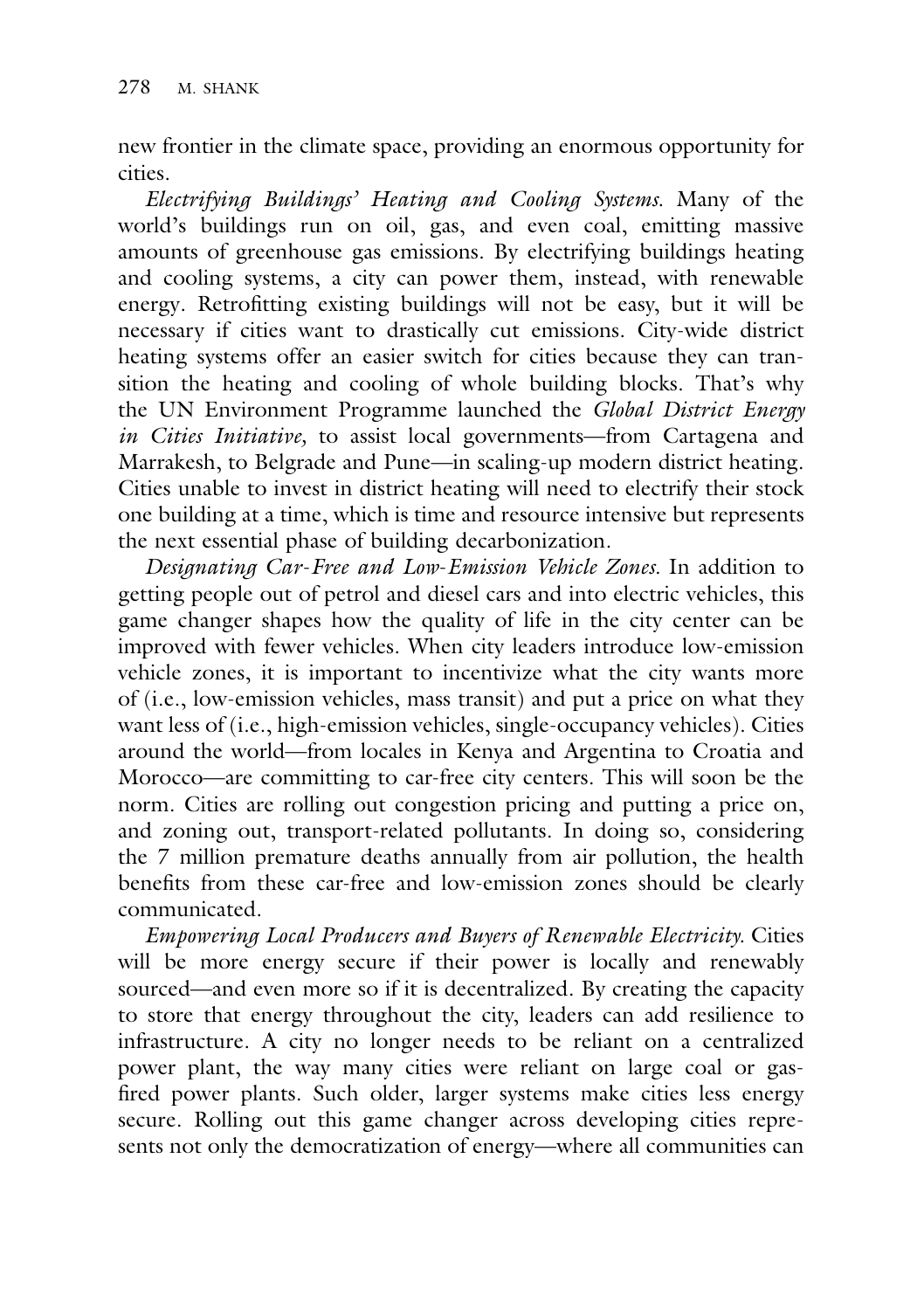harness clean renewable energy for heating, cooking, cooling and more but a health opportunity (the reduction of polluting cook stoves) and a socio-economic development opportunity (independence from autocratic, government-run energy utilities).

*Setting a Climate Budget to Drive Decarbonization.* Using a climate budget to achieve decarbonization goals represents a whole-systems approach because every city department calculates climate impacts—from labor and health departments, to energy, waste, and transportation. Every department has a role in making systems more efficient and sustainable, less carbon-intensive and more renewable. By developing carbon budgets for every department, the city can better measure its environmental impact and spend its carbon wisely and within budget. A climate budget "establishes a maximum greenhouse gas emissions level for the budget year, based on the city's emissions goal," and "details the city's proposed short-term emissions-reduction actions to stay within the maximum amount, their projected impact, and cost".<sup>[33](#page-19-0)</sup> As Oslo's vice mayor noted when the city rolled out the world's first climate budget, a climate budget allows them to "count carbon dioxide the same way as we count money",  $34$  a helpful way to understand climate budgeting locally and its role within the emissions reduction agenda.

All seven game changers do two things. First, they make a substantial contribution to the decarbonization of a city, irrespective of a national government's real or perceived inaction on climate change. Second, they send a message to the public that the city is serious about climate action. This, in turn, helps motivate and mobilize constituencies to take action and change behavior.

There are more game changers that cities can pursue, including the less technical and narratively focused climate emergency declarations. Over 1700 local governments in 30 countries, representing over 800 million citizens, have declared a climate emergency.<sup>35</sup> While this is not a structural game changer, this discourse elevates the way in which the climate crisis is discussed by sub-national actors. These emergency narratives by cities send an important message to the public. It notifies them of an escalating threat and encourages a behavioral response that is commensurate with that threat. That cities are resorting to emergency declarations indicates a lesson-learned from similar threat situations (e.g., health pandemics, natural disasters, or terrorism attacks). This is a new focus within the climate movement, and it moves away from simpler behavior change asks, such as changing lightbulbs, recycling, or walking, and doubles down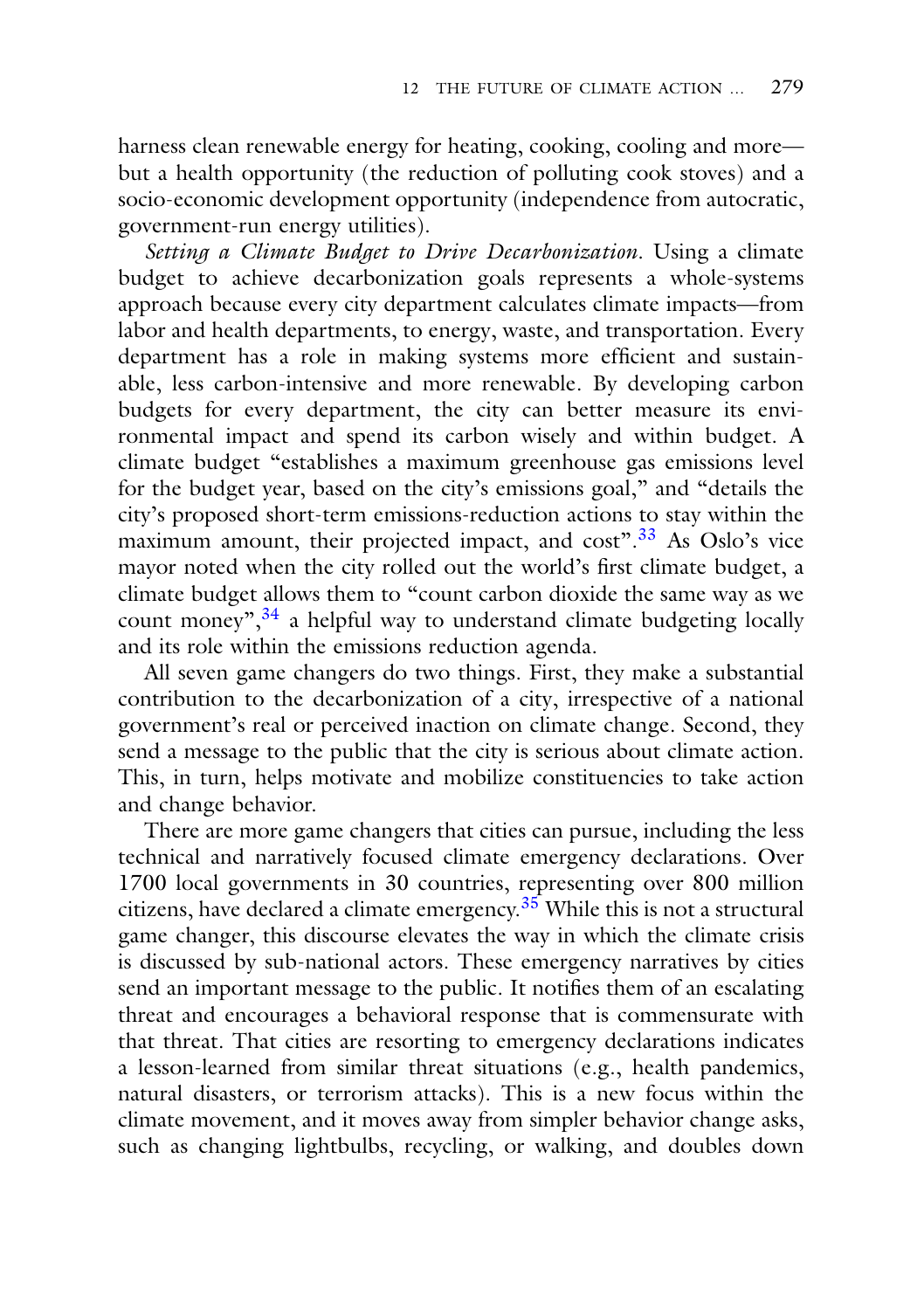on bigger systems-level changes that are necessary to combat the emergency declarations—e.g., what is eaten, shipped, flown, driven, heated, commuted, worn, or powered. Now, almost every individual climate action is up for discussion. This new and often uncomfortable territory for cities is one they are being encouraged to embrace quickly.

#### *Sub-national Case Study: Individual Responses to Climate Change*

While there is a reluctance among some cities to move toward a focus on individual actions, industries will continue lobbying against systems-wide change unless consumers also demand a shift, which is why a simultaneous focus on individual actions is so critical.

As part of this effort to localize action, the climate movement has made the climate crisis more personal by focusing on what individuals can do to save the planet (e.g., buying hybrid or electric vehicles, purchasing renewable energy, reducing waste, etc.). Yet, many of the most substantive choices to reduce one's contribution to climate change—having fewer kids, living car-free, avoiding transatlantic flights, and eating a plant-based diet—are rarely discussed. $3\overline{6}$  Plant-based diets are finally becoming more mainstream, and fast fashion's impact is just entering the discussion. But smaller families rarely make it onto environmental to-do lists despite their superior carbon reducing capacity.<sup>37</sup>

There was and still is an expectation that national governments are primarily responsible for making these choices and systems more sustainable. But with national governments failing to decarbonize whole systems and failing to push back on carbon-heavy industries (e.g., fossil fuel, meat, dairy, and apparel industries) there is an increasing appetite for what people can do to create demand for more sustainable options.

That is why cities are promoting individual action, and going beyond the traditional low-hanging fruit when it comes to environmental messaging on single-use plastics, lightbulbs, recycling, or public transit. They are adopting food pledges and promoting circular economy platforms. While uncharted territory for many, it is necessary for the emergence of transformative climate policy. Cities are signing the Cool Food Pledge, for example, which helps food service facilities cut food-related greenhouse gas emissions 25 percent by 2030. As the pledge states, "food production accounts for nearly a quarter of all greenhouse gas emissions, and helping people increase the share of plant-based foods in their diet is a critical step in reducing agriculture's pressure on the climate."<sup>38</sup> This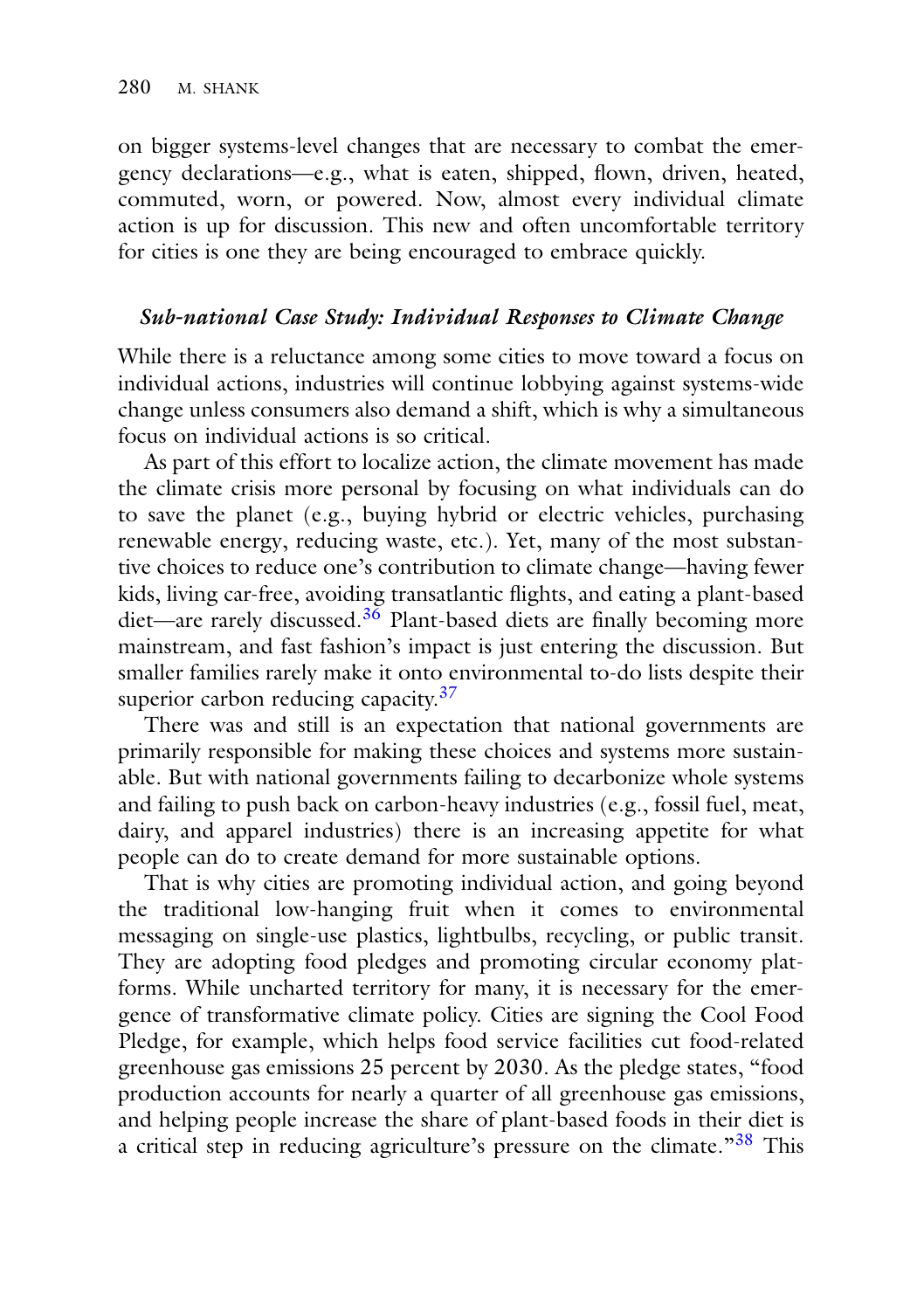would be a game changer, then, in terms of emissions reductions, if cities encouraged individuals to pursue plant-based diets and stimulate the industries that will serve these diets and demand.

Cities are also promoting circularly economies, which includes waste minimization, closed-loop systems, regenerative use of resources, and sustainable fashion. Cities like Amsterdam are focused on individual actions and carbon-heavy consumption. In Amsterdam's circular economy messaging from their latest report titled "*Building Blocks for the New Strategy: Amsterdam Circular 2020*–*2025, Directions for a thriving city within the planetary boundaries*," the promotion of a fundamental mind shift is explicit:

Fast-moving consumer goods are cheap, highly abundant products, such as clothing. As a result of their relatively low price, these products are easily sold and quickly thrown away. The increasing availability of these low-cost products contributes to a fast-paced consumerist and throw-away society. To prevent resource overconsumption, a fundamental (mind)shift is needed, not only in the way products are produced and consumed, but also in how consumer goods are valued. Innovative circular business models, materials and designs can help to reshape unsustainable production and consumption and maximize lifespans of consumer goods.<sup>[39](#page-19-0)</sup>

Motivating individual action is not easy, as cities realize. People do not often deviate from their status quo, but they will need to in order to shift industry practices and encourage new sustainable markets. Consumer demand has the capacity to shift industries even when entrenched carbonheavy corporate interests—in the fossil fuel sector, for example, or apparel, meat and dairy industries—seem immovable and bent on preventing a price on pollution. If consumer demand moves in a more sustainable direction, industries will respond. Similarly, the more technical game changers in climate-leading communities will not be possible unless public and political will is mustered, mobilized, and maintained.

Ultimately, political will is shaped by individual and collective behavior changes, which cities can influence and inspire given their proximity to the public. Thus, the next section explores:  $(1)$  the social science behind behavior change, (2) examples of how people might change their climateimpacting behaviors, and (3) ways in which cities can motivate citizens to do more to decarbonize behaviors.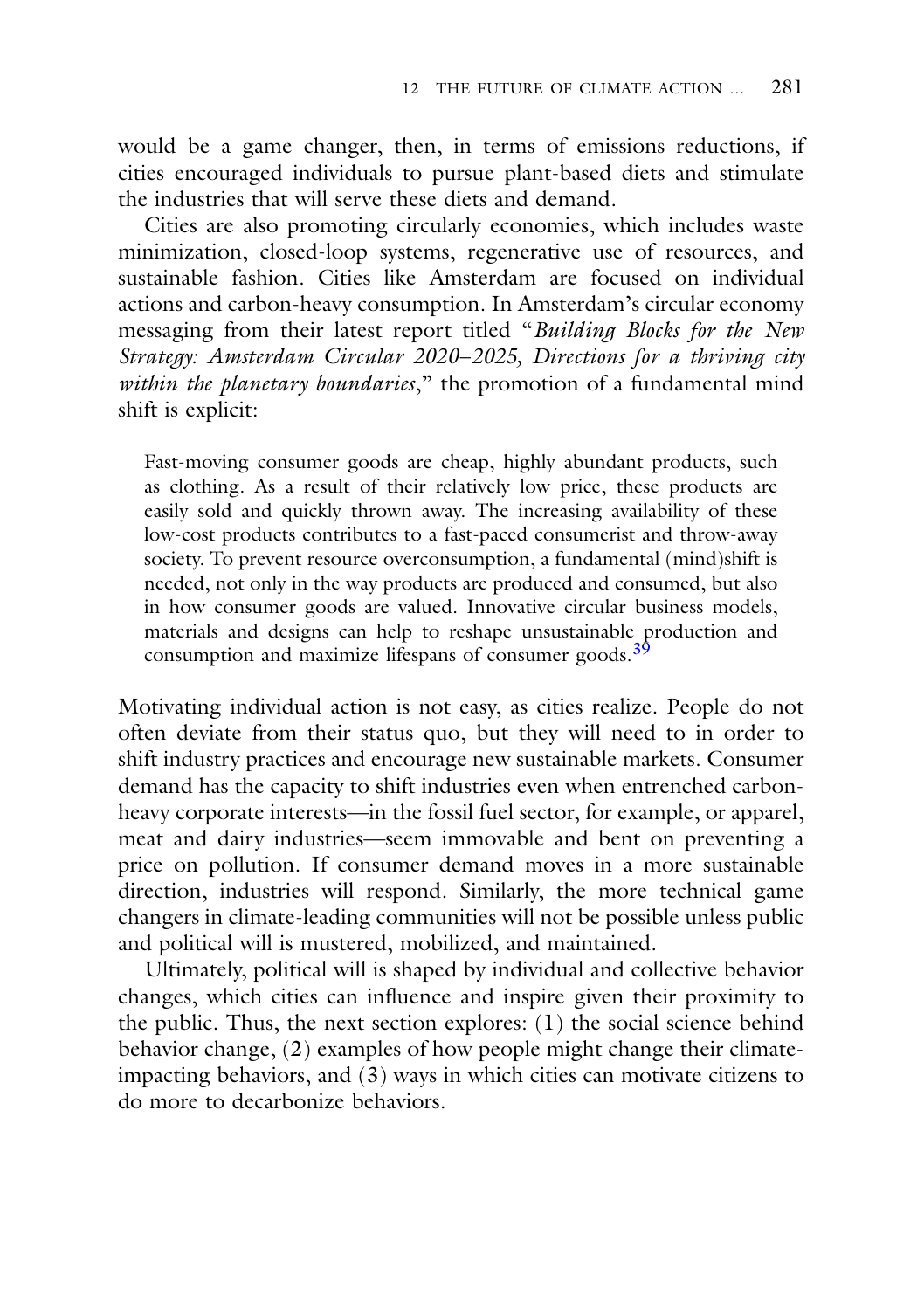# THE SCIENCE BEHIND BEHAVIOR CHANGE

As sub-national actors complement their systems-changing focus with a more socially minded behavior change focus, there are many ways to build public will. This section explores the potential for leaders to employ social science research in an effort to make cities more sustainable.

The following twelve behavioral science-based principles are relevant to sustainability initiatives in cities of any size. These principles, compiled by the social scientists at [Ideas42.org,](http://Ideas42.org) are helpful in thinking through how cities can apply them to their work in building consensus around, and communicating out, game-changing policy.

*Choice Overload*. Whether it is building retrofits, green energy installs, public transit improvements, waste management, bike lanes, or household weatherization, there are myriad climate policies that need to be pursued. But is there a way to deliver this to individuals that does not cause choice overload in terms of what policy to support? Is there a way to deliver it, as [Ideas42.org](http://Ideas42.org) put it, that decreases the number of choices presented and increases the meaningful differences between them? For example, a city's climate webpage could feature one action each month and individuals could be encouraged to take that one action for 30 days. All communications would center on that one action, and then, the next month, a new action would be rolled out. This may sound basic but given the myriad climate actions needed across the sub-national space, recruitment needs to be carefully curated, especially given the propensity of individuals to feel choice overload.

*Cognitive Depletion and Decision Fatigue*. There is plenty of social research on how fatigue makes for bad decision-making. Considering this, when cities reach out to the community to build public will, are they cognizant of when individuals might be fatigued and less equipped to support climate initiatives? Mindful of food desert prevalence, how are cities managing food insecurity and working with other departments to ensure communities have what they need? This is a great example of how social and environmental sustainability are interconnected and how city departments can work together to ensure communities have the resources they need to make the healthiest decisions possible.

*Hassle Factors*. How can cities make green choices easier for individuals? If cities want residents to ride the bus more, bike more, eat more plant-based foods, waste less, weatherize, and buy heat pumps and solar power, how do they make it hassle-free or close to hassle-free? Can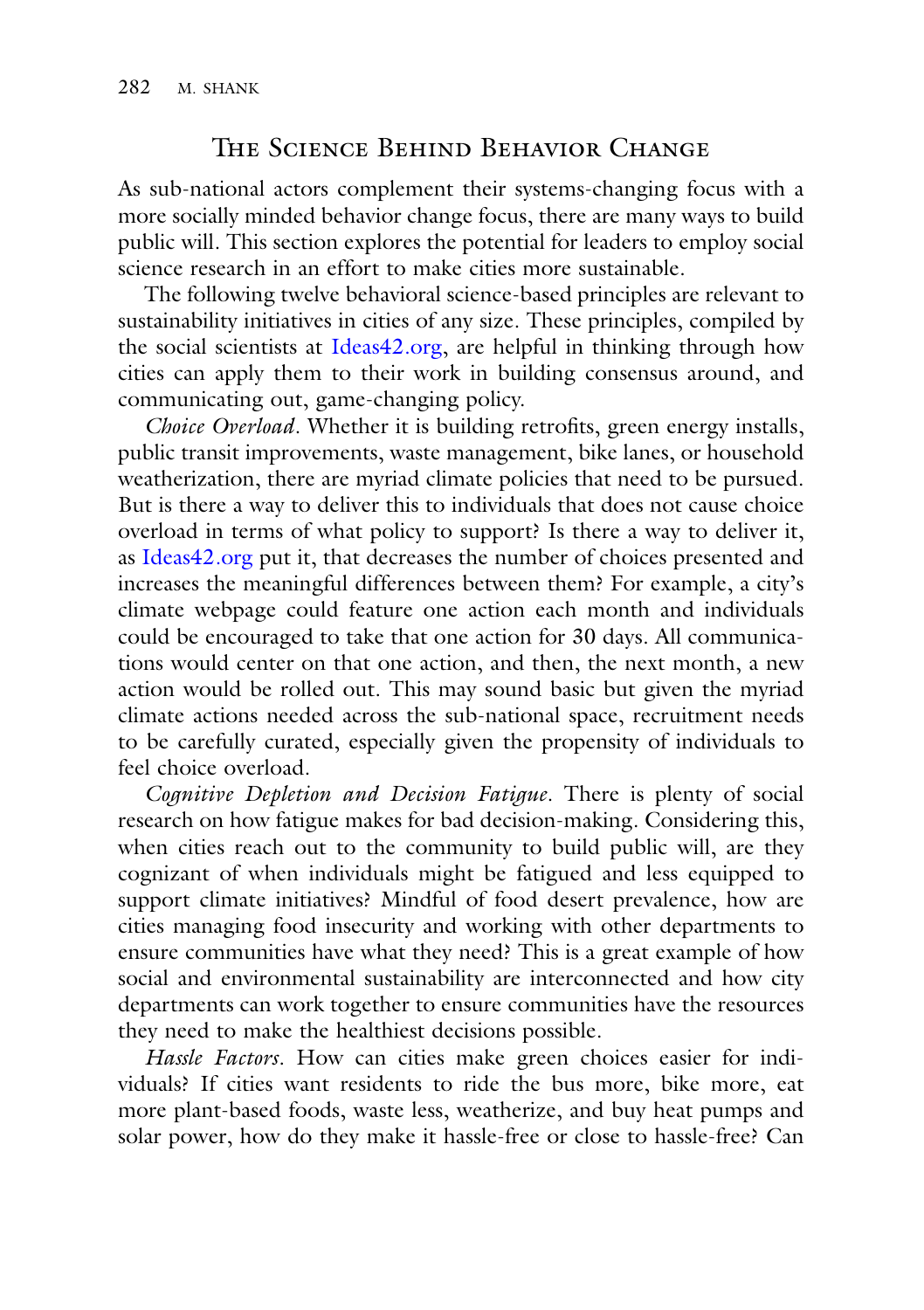they make it more enjoyable, affordable, or accessible? People might be willing to undertake the effort and expense if they are doing it in friendly company, with free food, while having fun.

*Identity*. Since not everyone considers themselves an environmentalist, how do cities resonate with other identities that might be attracted to climate policies? There are myriad ways in which communities selfidentify; what are the principles that matter to them? Parents would have, as part of their guardian identity, a desire to keep their children safe from harm and to provide for their household. That identity covers health, security, and economics. Are cities mindful of this when messaging and mobilizing on climate initiatives? In words of [Ideas42.org,](http://Ideas42.org) how can cities "prime positive identities to encourage socially beneficial actions" $\binom{40}{2}$ ?

*Limited Attention*. When communities do not immediately respond to city-level climate requests, it is not because they are disinterested. Perhaps they heard it once or perhaps other priorities took their attention. Mindful of limited attention spans, and cognizant of all that takes priority in residents' lives, how can cities make it easy for individuals by repeating and reiterating the work through every possible channel? Are cities using radio, television, billboards, community newspapers and newsletters, local associations and advocacy organizations, religious halls, phone and email, text and other ways to communicate with the public? If not, they should.

*Loss Aversion*. People have an intrinsic disdain for loss. They get attached. How can cities communicate their climate work mindful of the public's proclivity for loss avoidance? Think about what people care about: quality of life, money, health, and physical security. Are cities articulating their work mindful of what individuals do not want to lose? Habitat or species loss translates here, as does the quality of life lost, the money lost, the health lost, and the security lost from fossil fuels, global heating, and extreme weather. But it is important to build new attachment to the kind of reality cities are trying to build. For example, after a city turns road-trafficked blocks into a pedestrian-only zone, full of beautiful park amenities, and encourages active engagement in that space, it is much more likely that the public will become attached to this new reality and want to replicate the experience. How do cities show that life is better in this greener world? There is intrinsic fear in letting go of the fossilfueled experience. One way to offset this fear is to provide opportunities for people to build new attachment to the world that cities are creating. People that have a personal bond with something that is impacted by global heating are more likely to protect it. In sub-national climate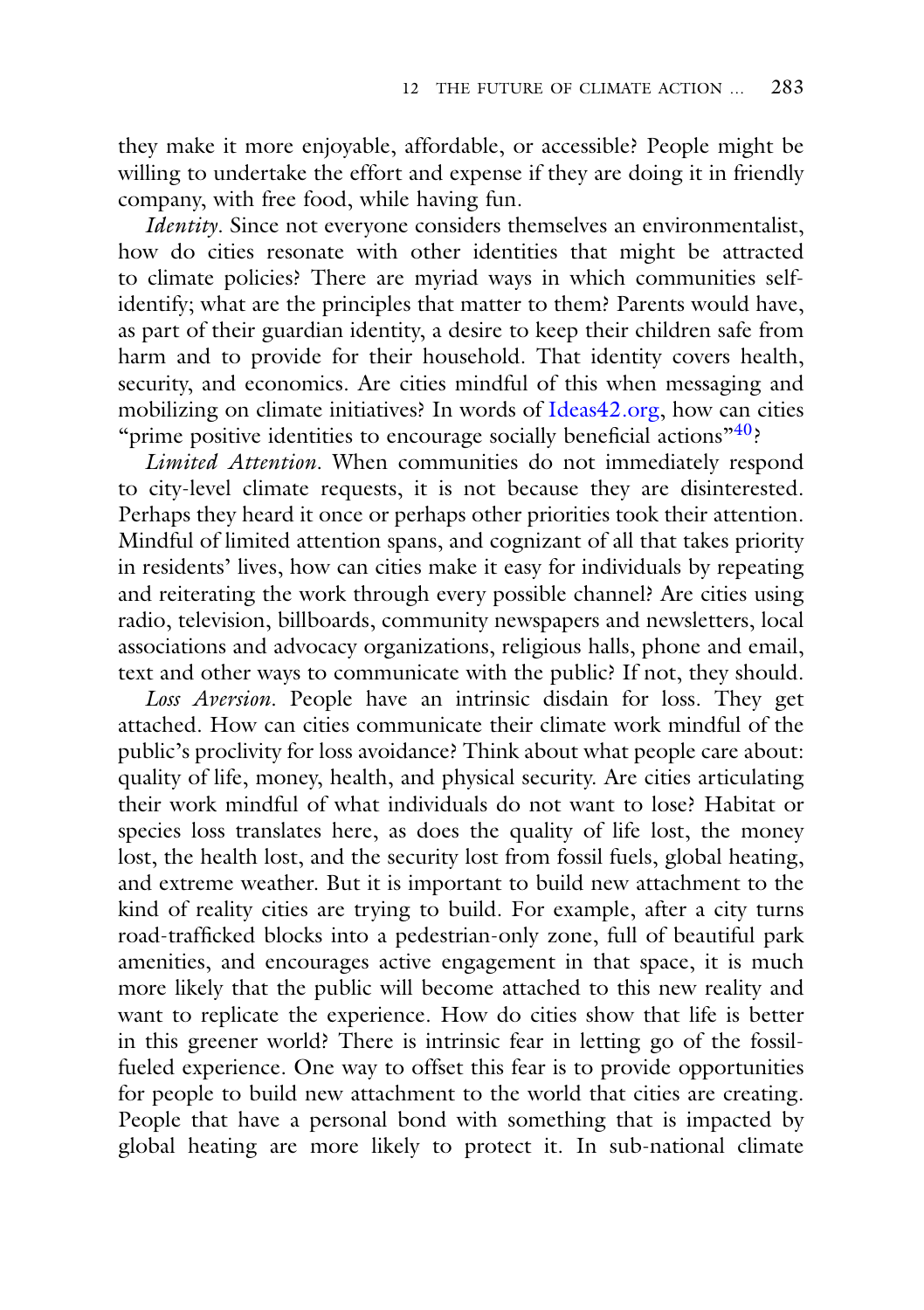messaging and mobilizing, it is critical to give individuals something to avoid losing.

*Primacy Bias*. There is a bias toward information that is presented first, versus information less visible. How does that impact how cities message on climate? Is it presented in highly visible ways on city websites and do cities have social media channels specifically devoted to climate and sustainability work? Are city staff leading with the climate message or are they placing it last on a list? This may seem like subtle nuance, but the ordering of a simple list sends a strong message.

*Procrastination*. Everyone procrastinates at some point, which is why any far off "2050" framing for climate initiatives is potentially problematic. Even 2040 and 2030 seem far off. People will often wait until the last minute to do whatever is asked. When cities talk about future impacts, it can reinforce the proclivity to procrastinate. Talking about impacts happening here and now, and offering easy, bite-sized steps that anyone can take, counters procrastination. The same goes with implementing short-term climate goals instead of long-term ones. People are more likely to take action if it is easy *now*, they can see the difference *now*, and the goals are relevant *now*. There is a need to refocus public engagement on the 2020 and 2025 realities so that people's penchant for procrastination is countered by near-term possibilities.

*Social Norms*. Social norming is powerful. If one's neighbor has solar panels, one is more likely<sup>41</sup> to get them. If one's neighbor is saving money on a utility bill, due to energy efficiency measures, one is more likely $^{42}$  to pursue similar savings. Given this, how are cities reflecting back community actions so that residents and building owners see peers taking action and get motivated to do what others are doing? Reflecting back the green actions happening within the community not only works from a social norming perspective, but in the field of climate action, where people can feel like actions make little difference, this mirroring back can lift people up emotionally, provide inspiration and hope, and counteract defeatism.

*Status Quo Bias*. Default settings are powerful. People like routine. How does this impact climate-focused behavior change work, reaching people within their routine? One option: By setting up default settings to be more sustainable, with greener opt-out versus opt-in options (since opt-out produces significantly higher participation rates than opt-in), a new status quo can be made more sustainable.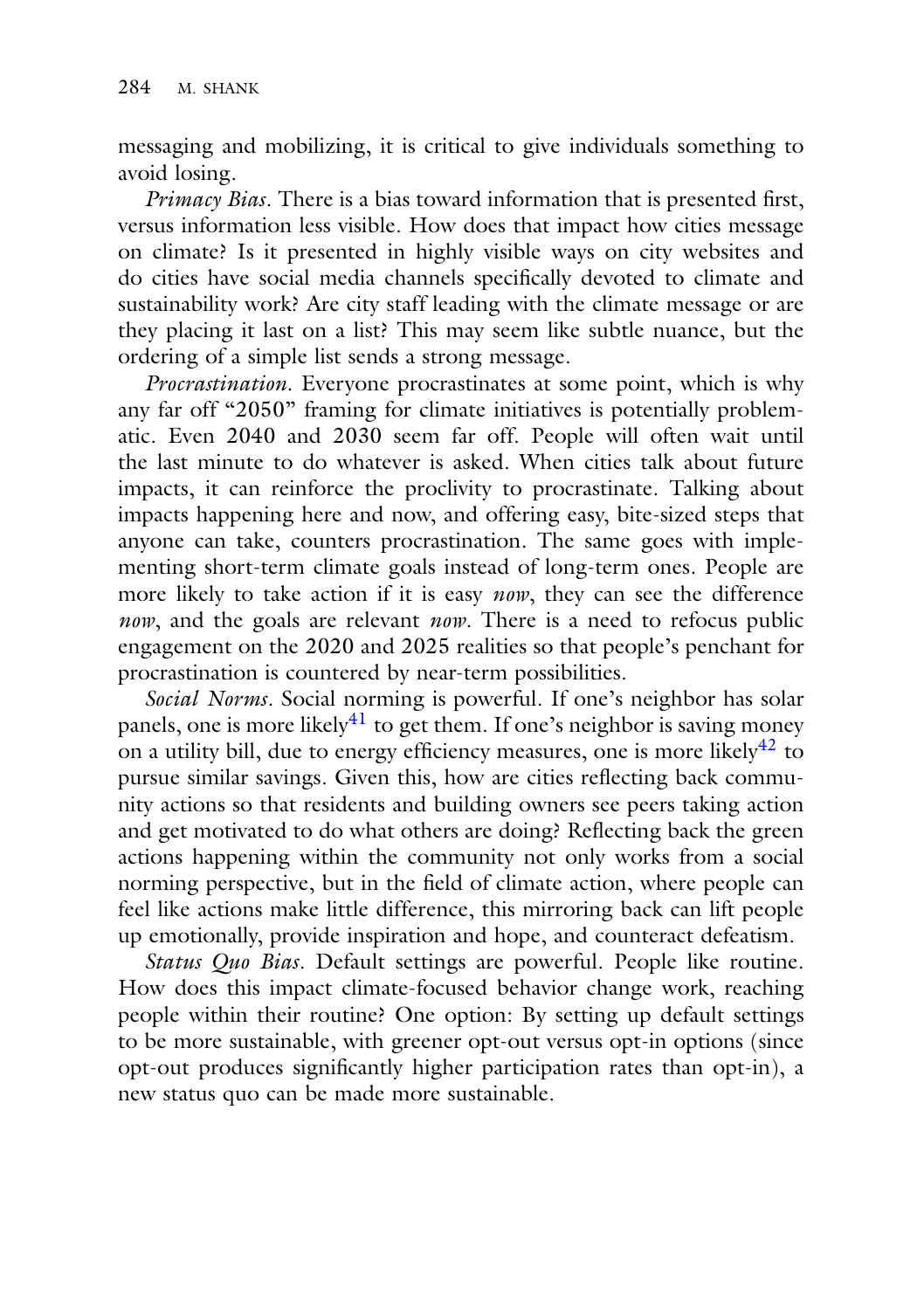*The Availability Heuristic*. People may think they never experienced a climate impact. This occurs when press and policymakers fail to contextualize extreme weather events within global warming realities. As Ideas4 2.org [put it, "we judge probabilities based on how easily examples come](http://Ideas42.org) to mind."<sup>[43](#page-19-0)</sup> How are cities chronicling, then, climate impacts so that recent examples are more readily available? Can cities better use media channels to document climate impacts so that people have a better understanding of climate trends? And how are cities showcasing solutions so that people have examples of the behavior change needed? So that when individuals think of going green, there are plenty of examples that come to mind. The more cities message this—featuring city staff going green, too, in what they eat, drive, fly, wear, heat and power—the more the public has available examples.

*The Planning Fallacy*. Individuals are often optimistic about how much time it will take to accomplish tasks. This has implications for sustainability targets and timelines for 2030, 2040, and 2050. It is important to be very clear about how much time these tasks will take (or reorient deadlines with easier estimable planning periods). Since systems-level game-changing takes time, cities will want to be clear about the necessary planning, and be positive about their ability to accomplish tasks. By giving examples of similar time requirements associated with other behaviors in residents' lives, a climate action request has a salient comparison. By helping communities know how much planning is required to make necessary shifts, cities can set expectations. By doing it in shorter increments (versus 2050 timeframes), it helps ensure expectations are realistic, short-term planning is reported and made public, and everyone is witnessing what is involved. Additionally, allowing for time to assess progress, and adapt, helps maintain the public's faith throughout the process.

These 12 principles offer useful guidance in the rolling out previously mentioned systems-wide, game-changing strategies for cities engaged in climate change mitigation. The final section explores additional ingredients that are helpful to sub-nationals in their efforts to motivate individual behavior change.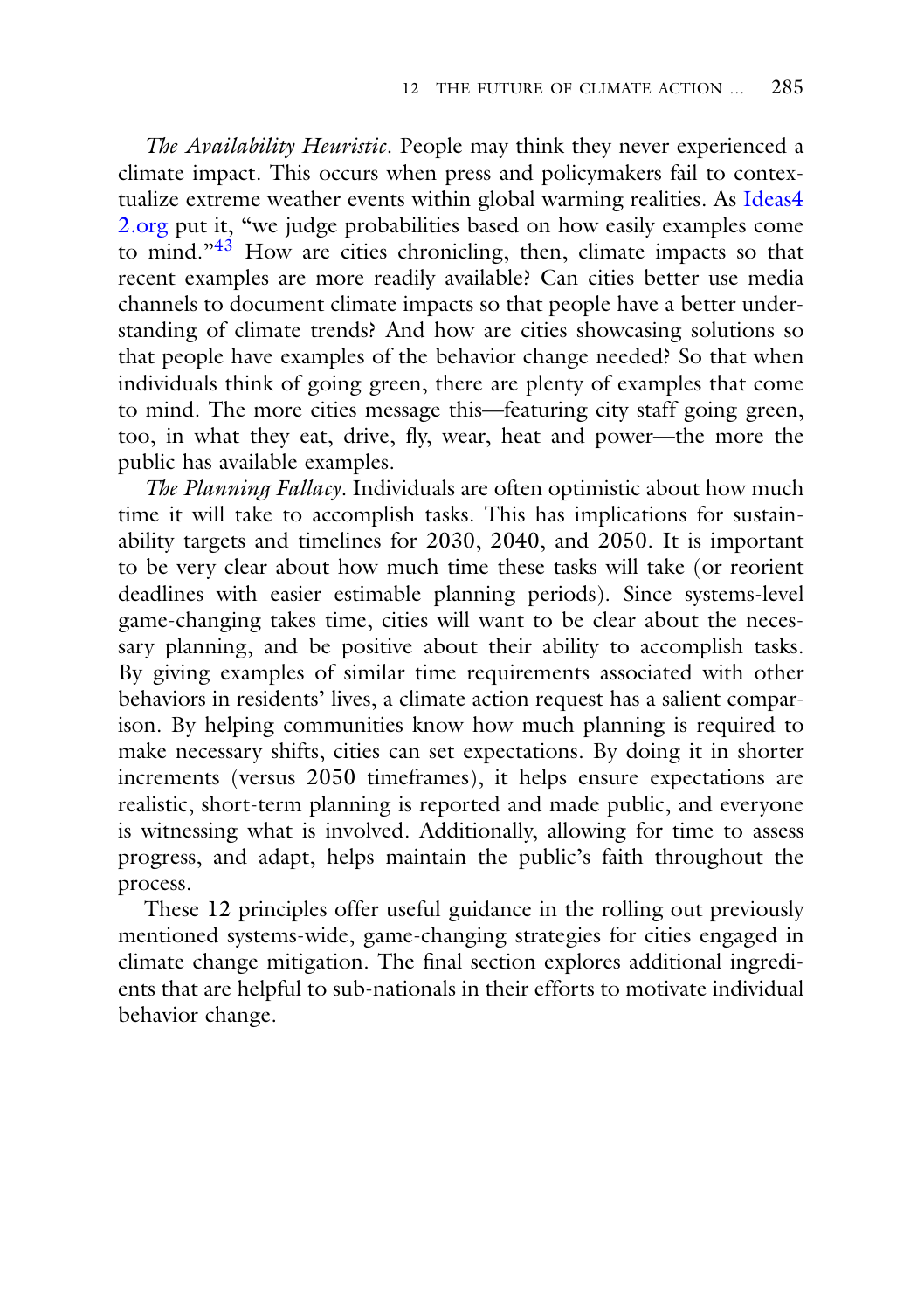# INGREDIENTS FOR BEHAVIOR CHANGE

*Messages and Messengers.* Cities that want to experiment further with behavioral change might consider what marketing professionals understand: Appeal to basic human needs—i.e., how will life be better? The climate community often leads with some kind of normative, ethical message regarding doing the right thing for future generations, rather than selling the health, economic, security, quality of life benefits that come with taking action on climate. Identifying those benefits, however, won't be enough. When marketing these benefits, the use of economists, medical doctors, security officials, and cultural influencers will be helpful.

It can appear disingenuous when climate leaders claim green economy job numbers without maintaining sector-specific credibility or industry background to back up the assertion. It is a stronger message when the messenger is an authority on the matter and maintains trust with the audience, which is why finding the right messenger for the appropriate message is critical.

Cities are not recruiting the right surrogates frequently enough to message on the city's behalf. As a result, city policies get dismissed or watered down because the city failed to tee up industry-specific surrogates (on health, economy, security, cultural influence, etc.) to prepare the hearts and minds for the expected behavior change.

*Mainstream Media and Memes.* After finding the right messages and messengers, making a policy palatable to the mainstream majority also requires: (1) accessible messages, i.e., language that the mainstream majority is using (not terms like decarbonization, carbon neutrality, net zero, or retrofit accelerators); (2) repeated messages, since residents will need to hear it a half-dozen times for it to stick (known in marketing as effective frequency); and (3) readily available messages, in the media spaces that the majority uses (which means social media and community newspapers and news stations).

This is a stretch for cities because they tend to rely on their own city websites, which they hope the public will access, and tend to produce heavy reports, which may be useful in providing accountability on city mandates but which few citizens read. Another good exercise for city staff is to create memes for their climate and sustainability work (a meme is a shareable concept, image, video, or text for social media). Failure to do so misses a large swath of social-media-consuming society. Everything can be made into a meme; it just requires creativity.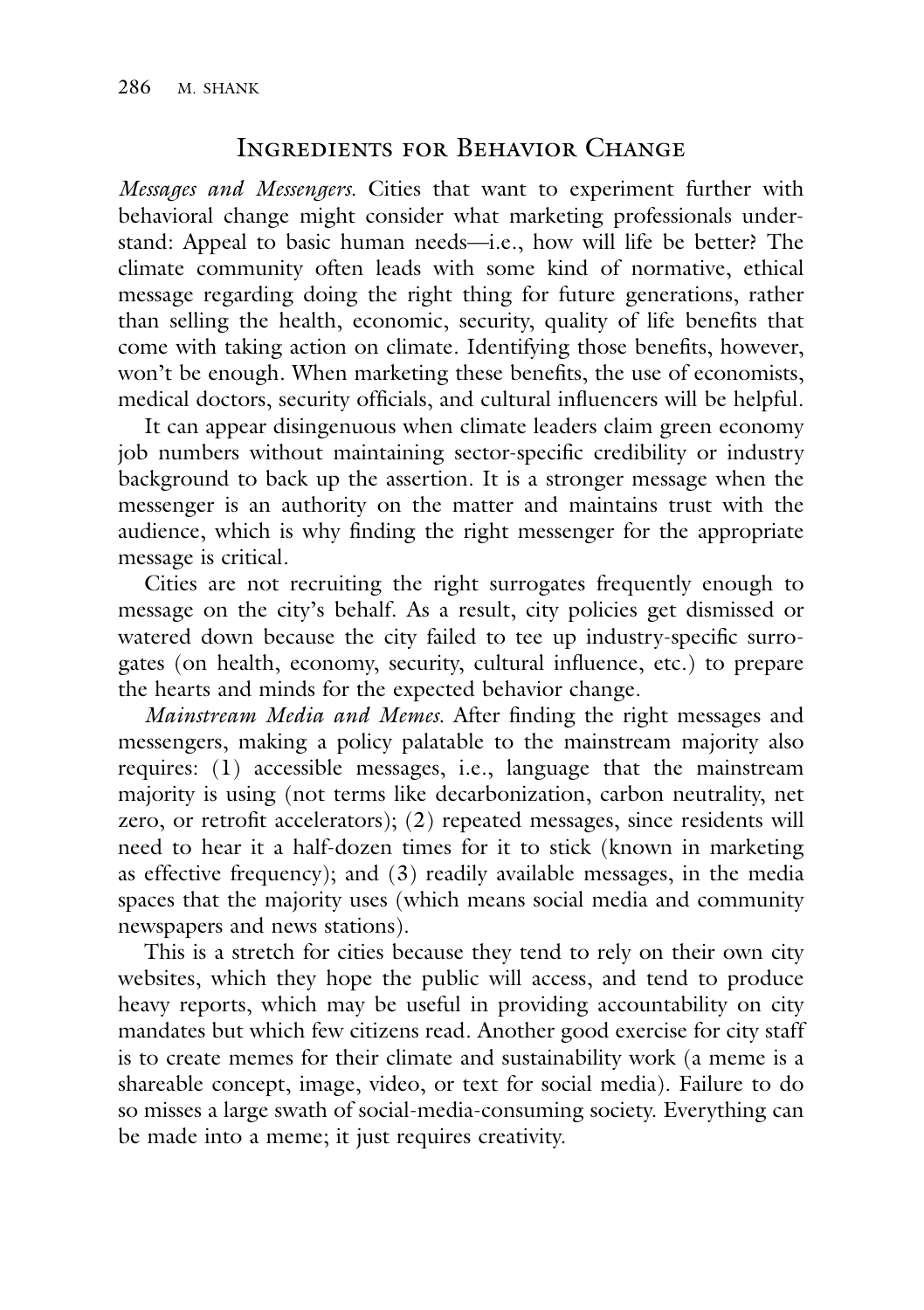This is often outside the comfort zone of city staff since many received professional training in the hard sciences necessary for running city climate, sustainability, and resilience offices. This social science work was not likely part of the sustainability training, but the ways in which cities now need to win the hearts and minds of their carbon-consuming publics are increasingly on their agenda.

*Movements and Mobilization.* This is a new priority among cities and an important development since people often feel alone or impotent in the fight against global warming. Eco-anxiety is emerging, where climate change is held responsible for generating post-traumatic stress disorder, anxiety, and depression. Cities, consequently, are exploring new and socio-economically sensitive ways to mirror back the movement happening in their communities so that residents realize two things: first, that they are not alone and there is a movement in their community, and second, that the city is positively reaffirming and featuring the sustainable behavior needed.

As cities lead this movement building, officials are realizing the importance of leading by example and serving as change agents within their contexts. Walking the sustainability talk is now more critical than ever as citizens look to their leaders on more than just basic environmental behaviors—recycling, changing lightbulbs, riding mass transit, etc.—and expect leaders to walk the talk in all aspects of life including flying less and going carless, scaling-up solar and heat pumps, pursuing sustainable diets and slow fashion and even talking about having smaller families.

This walking of the talk is essential in leading local movements as people are drawn to leaders, their stories and their journeys. A failure to walk the talk in the climate space runs the risk of derailing a city's climate initiative as critics often look for holes to poke and inconsistencies to call out when attempting to undermine climate action.

*Moment*-*Making*. Other work that is helpful when building a movement is to stay nimble and respond to news moments when they occur. A bushfire in Australia, a flood in New York City, a heat wave in Europe, or the Amazon burning in South America. All of these events are moments in the news cycle that city leaders should take advantage of when messaging on climate change. Miss these moments and the city loses an opportunity to contextualize the news within a climate frame. Every time extreme weather emerges, provided it has a global warming connection, cities have an opportunity to frame for the public this connection. The more the public sees the climate connection reiterated, the more familiar the science will become.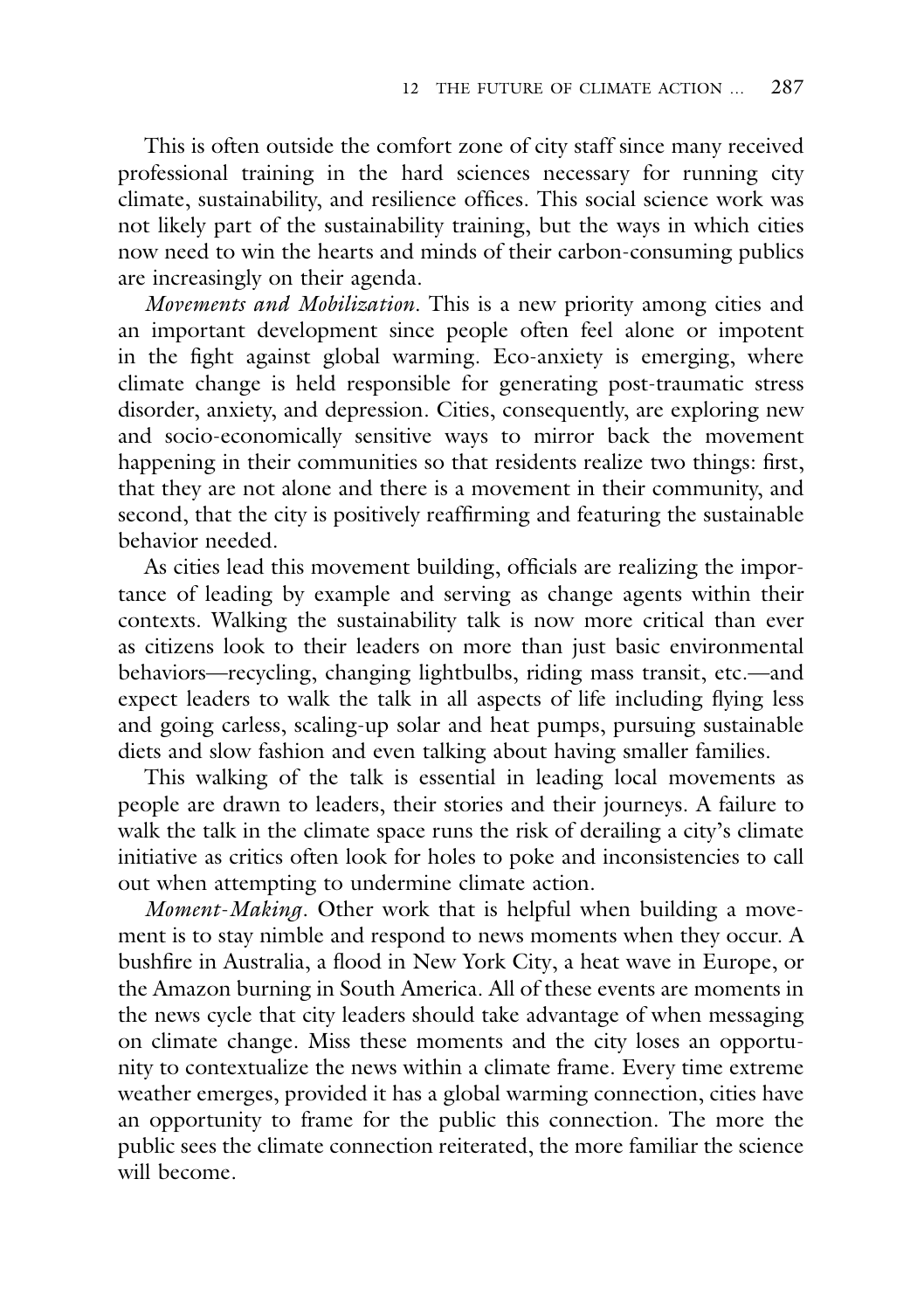One way of seizing the extreme weather news cycle is for cities to show, not tell, what is happening. For example, a mayor could host a press conference from within the flood zone, with fishing waders on, requiring the press to follow the mayor throughout the impacted area. The optics here are important. It places the climate message in the middle of the extreme weather impact zone. This goes for heat waves, wildfire, droughts, floods, and more. Reporters are tired of traditional press releases and sterile press conferences. They are looking for a story to tell, for something surprising to hook readers. It is up to local leaders to help the press tell that story and provide that visual.

*Mirroring and Mimicry.* When capturing the public's attention, keep in mind they are consuming content that is primarily visual, fast paced, light on text, and entertaining. The most shared social media content generates feelings of happiness, surprise, and admiration, so cities will want to rethink how they engage the public on climate impacts and solutions. Too often a city's website is text-heavy and plan-heavy for good reason: to establish targets and timelines for a city, to be accountable to a city council, and to be transparent that a plan exists and is on track.

This is not what the public is eager to consume. By mirroring the kind of content that the public is sharing on social networks, it will move cities toward visual and video storytelling and require cities to integrate content that conjures feelings of happiness, surprise, and/or admiration. It takes creativity, but it is possible. When the Maldives government's cabinet ministers held an underwater press conference to raise awareness on how sea level rise will consume their country, it got the world's attention. It was an excellent example of creative climate messaging that evoked surprise and admiration.

Moreover, if cities want to mimic how the public talks with each other and takes action within their communities, it will require that cities meet the community where they are at, listen, and be mindful of preferred modes of communication and action. Appreciative inquiry is helpful here. When mirroring back and mimicking the kinds of climate behaviors cities want to scale up, this work should be done carefully, mindful of power structures and cultural representation, and equitably co-created with the community.

This focus on individual behavior change is a much more involved role that is now being asked of city leaders. But if climate policy is going to transform quickly enough to save humanity from climate chaos, then cities need to expand their portfolio to include behavior change. Given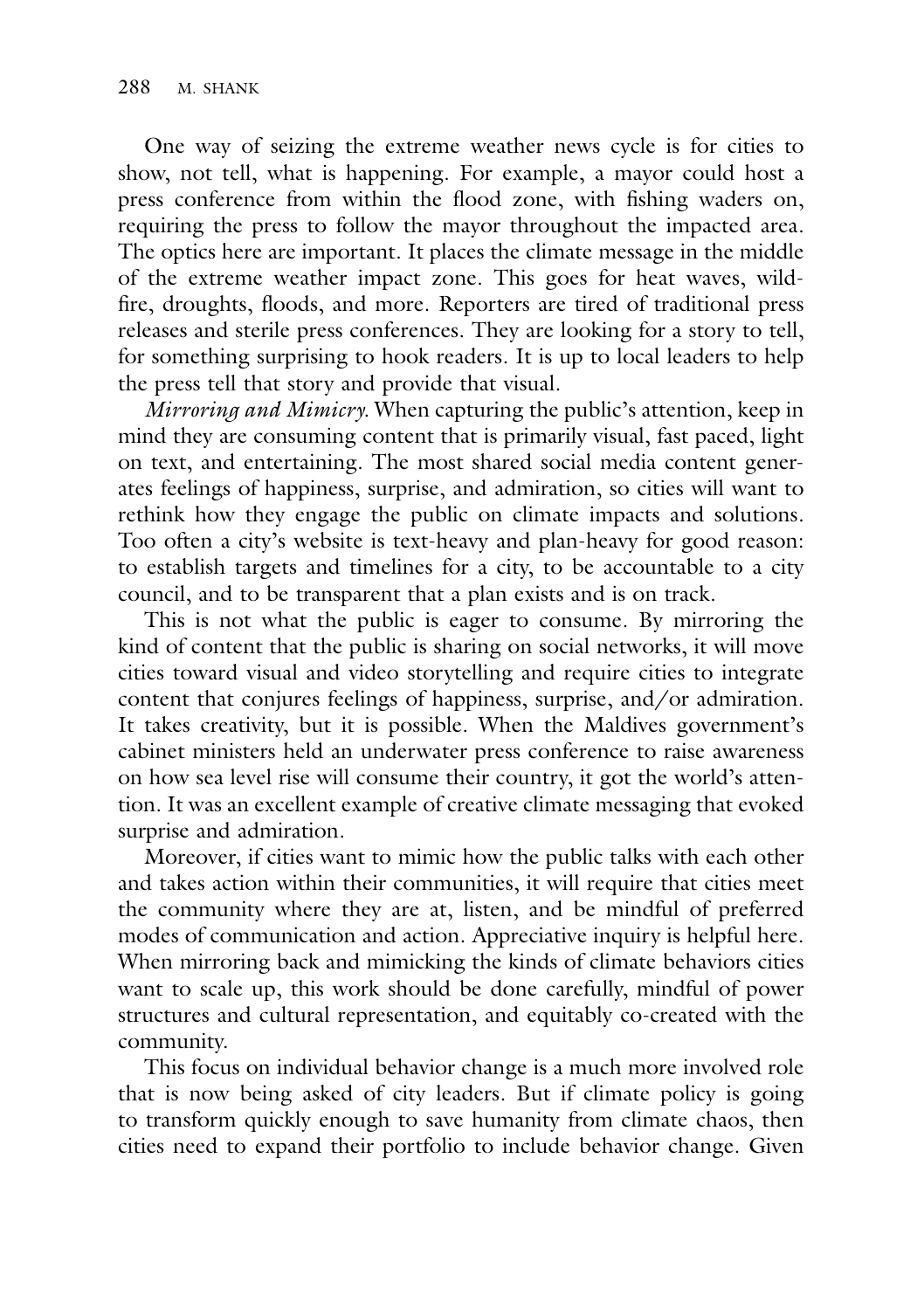increasing national government recalcitrance on climate action, this may be the most tractable way forward.

## **CONCLUSION**

This chapter assumes a transformation in how climate action evolves over the next few decades, discontinuing a reliance on national actions—given the inadequate action to avert climate destruction—toward a more diversified and disruptive portfolio of sub-national actions, with an increasing reliance on cities as change agents in local communities.

Climate action will benefit from an application of the behavioral science principles identified above, as individual action offers substantial opportunities to reduce greenhouse gas emissions. If every car-driving individual in the United States, for example, switched immediately to an electric car, the country's emissions would drop by over 8 percent. $44$  That is a sizable reduction for one of the biggest emitters globally. And while national government support for charging infrastructure will be critical in furthering this kind of behavior change, social science is equally useful in understanding the attitudes that will expedite this shift and disrupt the status quo.

Cities in the global north and south offer a meaningful opportunity to message more local behavior change, since the majority of the world's population, energy use, carbon emissions, and climate impacts are in metropolitan areas. Cities are where the climate story should be told, by local leaders and within local communities. Since cities around the world are already leading on systems-wide game changers in the climate space, it is now up to these same cities to lead on the behavioral game change front.

# Questions for Discussion

- 1. What are sub-national leaders in your community/city doing to avert climate destruction and disrupt the fossil-fueled status quo and how are you supporting their efforts?
- 2. When is the last time you significantly changed your behavior and what inspired or motivated you to do so? What would it take for you to change your behavior—what you're powering, transporting, heating, eating, and wearing—so that it's even more sustainable and climate-friendly?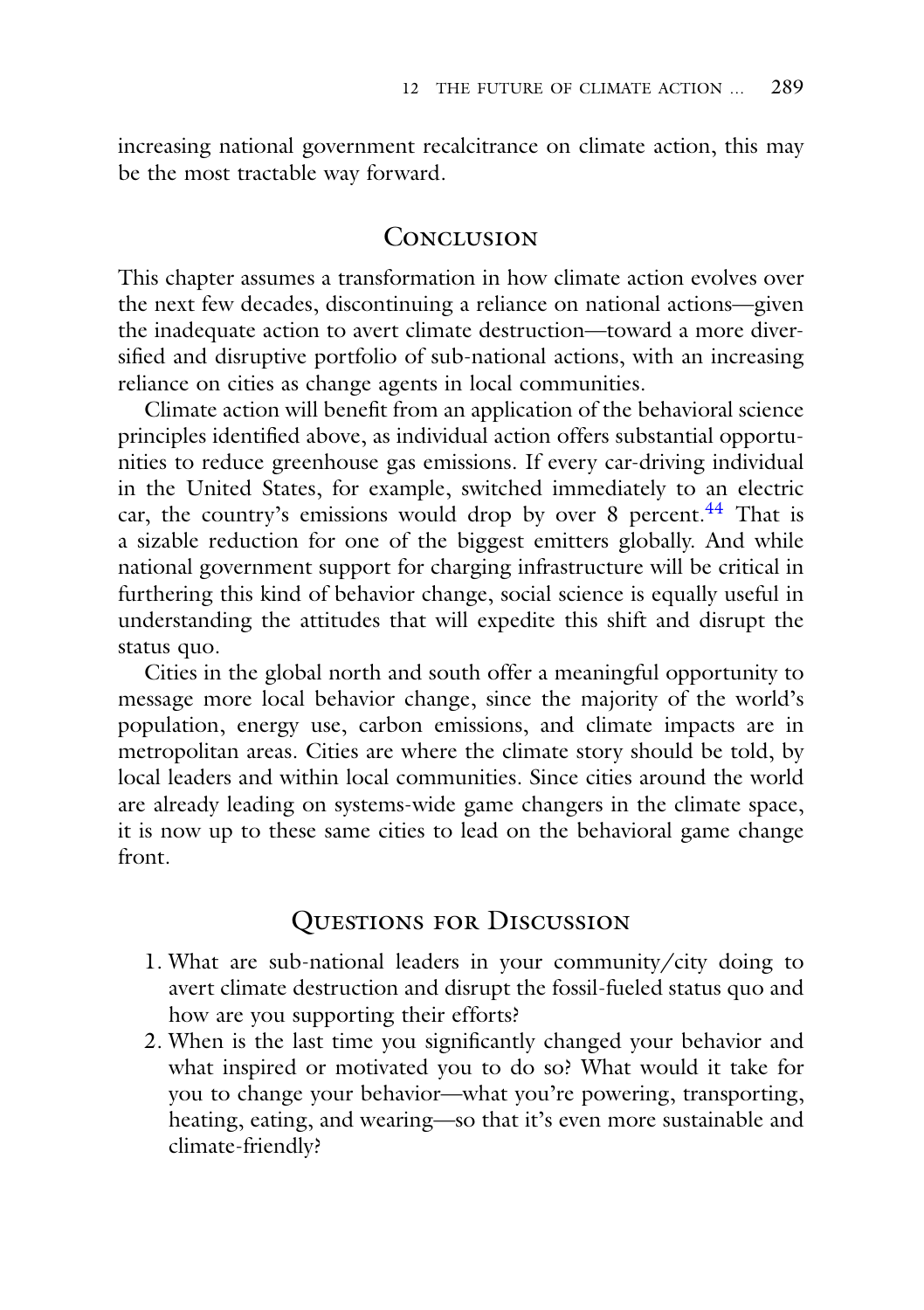- 3. How would you design your community/city to be more sustainable and climate-friendly and how would you build the political and public will to make it happen?
- 4. What's the most inspiring sub-national climate action happening in your community and how might it be scaled up further so that its impact might be felt in neighboring communities, states, and provinces?

# **NOTES**

- <span id="page-19-0"></span>1. Herrando-Pérez, Salvador, Corey J.A. Bradshaw, Stephan Lewandowsky, and David R. Vieites. 2019. Statistical Language Backs Conservatism in [Climate-Change Assessments.](https://doi.org/10.1093/biosci/biz004) *BioScience* 69 (3): 209–219. https://doi. org/10.1093/biosci/biz004.
- 2. NOAA. 2020. Rise of Carbon Dioxide Unabated. NOAA. https://res [earch.noaa.gov/article/ArtMID/587/ArticleID/2636/Rise-of-carbon](https://www.research.noaa.gov/article/ArtMID/587/ArticleID/2636/Rise-of-carbon-dioxide-unabated)dioxide-unabated. Accessed 28 August 2020.
- 3. Hansen, J., Mki Sato, P. Kharecha, D. Beerling, R. Berner, V. Masson-Delmotte, M. Pagani, M. Raymo, D.L. Royer, and J.C. Zachos. 2008. Target Atmospheric CO<sub>2</sub>: Where Should Humanity Aim? Open *Atmosphere Science Journal* 2, 217–231. [https://doi.org/10.2174/187](https://doi.org/10.2174/1874282300802010217) 4282300802010217.
- 4. NOAA. 2019. Science on a Sphere: Ocean-Atmosphere  $CO<sub>2</sub>$  Exchange. [https://sos.noaa.gov/datasets/ocean-atmosphere-co2-exchange/.](https://sos.noaa.gov/datasets/ocean-atmosphere-co2-exchange/) Accessed 2 Jan 2020.
- 5. Smithsonian Institution. 2018. Ocean Acidification. https://ocean.si. [edu/ocean-life/invertebrates/ocean-acidification. Accessed 2 Jan 2020.](https://ocean.si.edu/ocean-life/invertebrates/ocean-acidification)
- 6. NOAA National Centers for Environmental Information. 2019. Temperature Change and Carbon Dioxide Change. https://www.ncdc.noaa.gov/ [global-warming/temperature-change. Accessed 2 Jan 2020.](https://www.ncdc.noaa.gov/global-warming/temperature-change)
- 7. Climate Central. 2019. The Ten Hottest Global Years on Record. [https://www.climatecentral.org/gallery/graphics/the-10-hottest-global](https://www.climatecentral.org/gallery/graphics/the-10-hottest-global-years-on-record)years-on-record. Accessed 2 Jan 2020.
- 8. Carrington, Damian. 2019. Why the Guardian Is Changing the Language It Uses About the Environment. *The Guardian*. May 17.
- 9. Gerretsen, Isabelle. 2019. Himalayan Glaciers Are Melting Twice as Fast as Last Century. *CNN*. https://www.cnn.com/2019/06/19/world/ [himalayan-glaciers-melting-climate-change-scn-intl/index.html. Accessed](https://www.cnn.com/2019/06/19/world/himalayan-glaciers-melting-climate-change-scn-intl/index.html) 2 Jan 2020.
- 10. Nace, Trevor. 2019. Greenland Lost 4 Trillion Pounds of Ice in Just 1 Day. *Forbes*. [https://www.forbes.com/sites/trevornace/2019/06/18/](https://www.forbes.com/sites/trevornace/2019/06/18/greenland-lost-4-trillion-pounds-of-ice-in-just-1-day/#37294650f9a5)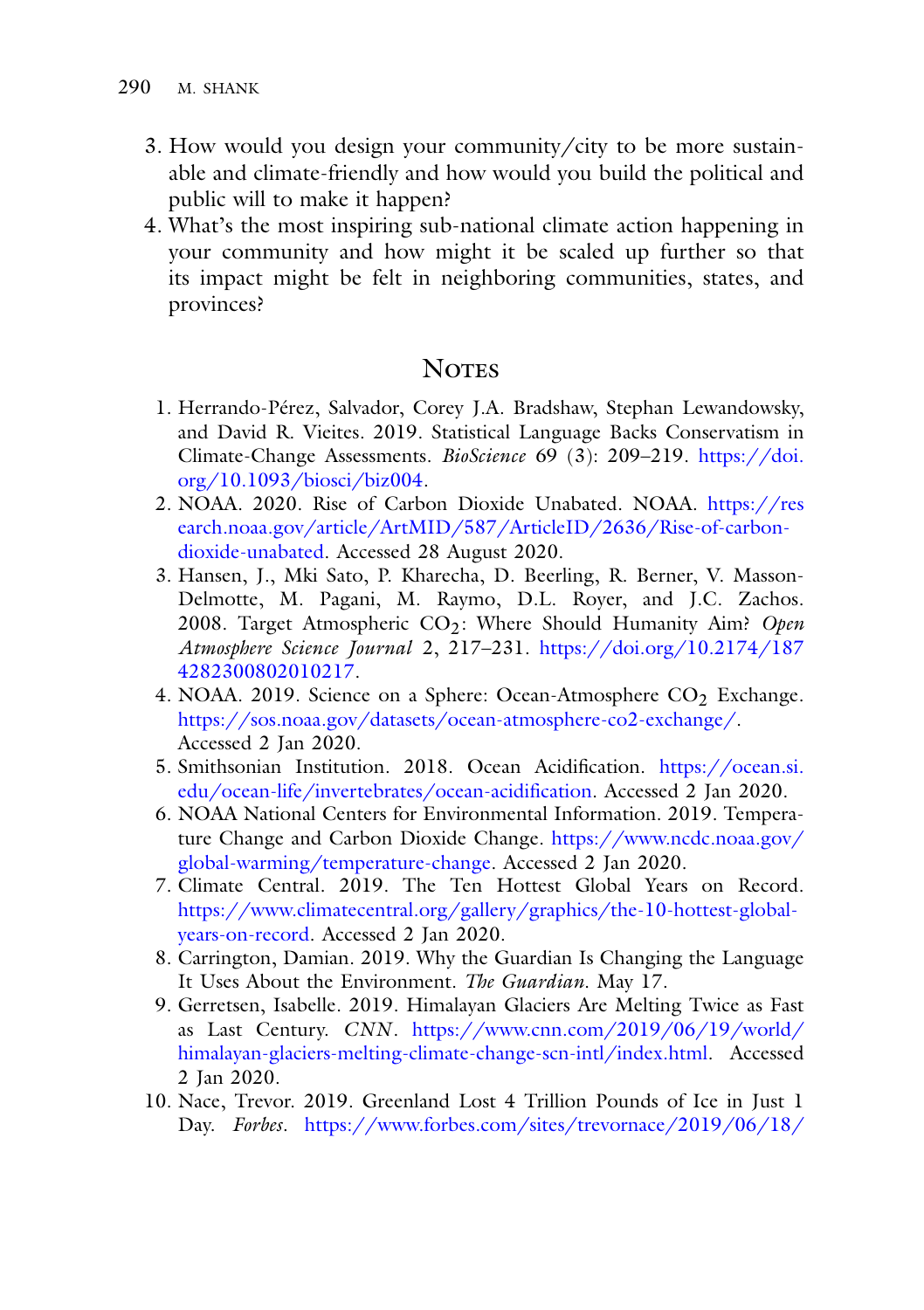[greenland-lost-4-trillion-pounds-of-ice-in-just-1-day/#37294650f9a5.](https://www.forbes.com/sites/trevornace/2019/06/18/greenland-lost-4-trillion-pounds-of-ice-in-just-1-day/#37294650f9a5) Accessed 2 Jan 2020.

- 11. Leary, Stephen. 2019. Greenland's Ice Is Melting Four Times Faster Than Thought—What It Means. *National Geographic*. https://www.nat [ionalgeographic.com/environment/2019/01/greeland-ice-melting-four](https://www.nationalgeographic.com/environment/2019/01/greeland-ice-melting-four-times-faster-than-thought-raising-sea-level/)times-faster-than-thought-raising-sea-level/. Accessed 2 Jan 2020.
- 12. Chow, Denise. 2020. Earth's Oceans Are Hotter Than Ever—And Getting Warmer Faster. *NBC News*. https://www.nbcnews.com/sci [ence/environment/earth-s-oceans-are-hotter-ever-getting-warmer-faster](https://www.nbcnews.com/science/environment/earth-s-oceans-are-hotter-ever-getting-warmer-faster-n1114811)n1114811. Accessed 14 Jan 2020.
- 13. Bamber, Jonathan L., et al. 2019. Ice Sheet Contributions to Future Sea-Level Rise from Structured Expert Judgment. *PNAS* 116 (23): 11195– 11200.
- 14. World Health Organization. 2014. 7 Million Premature Deaths Annually Linked to Air Pollution. https://www.who.int/mediacentre/news/ [releases/2014/air-pollution/en/. Accessed 2 Jan 2020.](https://www.who.int/mediacentre/news/releases/2014/air-pollution/en/)
- 15. Banis, Davide. 2018. 10 Worst Climate-Driven Disasters of 2018 Cost \$85 Billion. *Forbes*. https://www.forbes.com/sites/davidebanis/2018/ [12/28/10-worst-climate-driven-disasters-of-2018-cost-us-85-billion/#](https://www.forbes.com/sites/davidebanis/2018/12/28/10-worst-climate-driven-disasters-of-2018-cost-us-85-billion/#a997fed2680b) a997fed2680b. Accessed 2 Jan 2020.
- 16. Watts, Jonathan. 2018. We Have 12 Years to Limit Climate Change Catastrophe, Warns UN. *The Guardian*. October 8.
- 17. Hall, Michael P., Neil A. Lewis Jr., and Phoebe C. Ellsworth. 2018. Believing in Climate Change, but Not Behaving Sustainably: Evidence from a One-Year Longitudinal Study. *Journal of Environmental Psychology* 56, 55–62.
- 18. Poushter, Jacob, and Christine Huang. 2019. Climate Change Still Seen as the Top Global Threat, but Cyberattacks a Rising Concern. Pew Research Center. https://www.pewresearch.org/global/2019/02/10/ [climate-change-still-seen-as-the-top-global-threat-but-cyberattacks-a-ris](https://www.pewresearch.org/global/2019/02/10/climate-change-still-seen-as-the-top-global-threat-but-cyberattacks-a-rising-concern/) ing-concern/. Accessed 2 Jan 2020.
- 19. World Economic Forum. 2020. The Global Risks Report 2020. [http://www3.weforum.org/docs/WEF\\_Global\\_Risk\\_Report\\_2020.](http://www3.weforum.org/docs/WEF_Global_Risk_Report_2020.pdf) pdf. Accessed 25 Jan 2020.
- 20. Clayton, S., C.M. Manning, K. Krygsman, and M. Speiser. 2017. Mental Health and Our Changing Climate: Impacts, Implications, and Guidance. American Psychological Association and ecoAmerica. https://www.apa. [org/news/press/releases/2017/03/mental-health-climate.pdf. Accessed](https://www.apa.org/news/press/releases/2017/03/mental-health-climate.pdf) 2 Jan 2020.
- 21. UN Environment Programme. 2019. Emissions Gap Report 2019. [https://www.unenvironment.org/resources/emissions-gap-report-2019.](https://www.unenvironment.org/resources/emissions-gap-report-2019) Accessed 2 Jan 2020.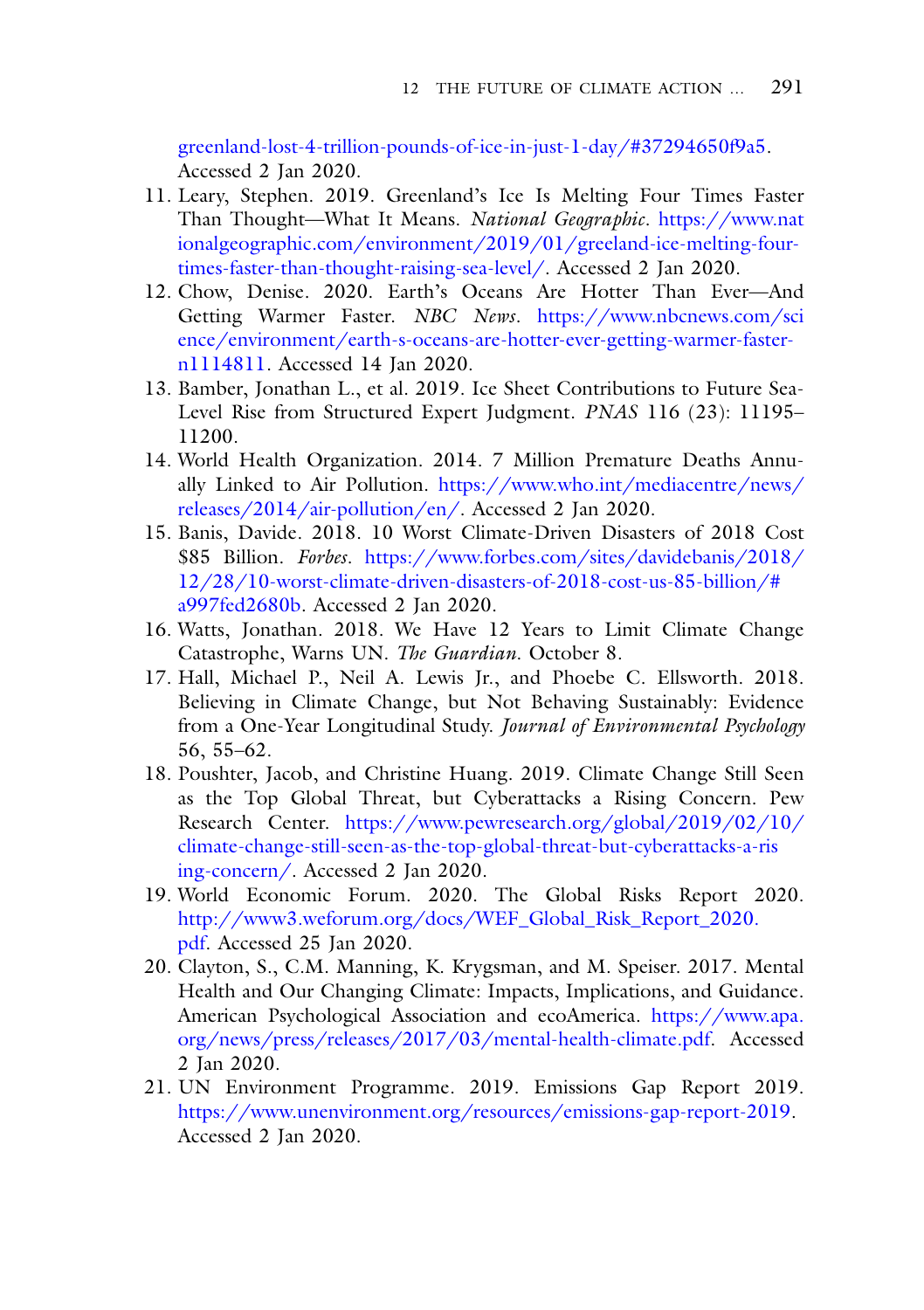- 22. Torkington, Simon. 2017. We Must Reach Peak Carbon Emissions by 2020, Says Former UN Climate Chief. World Economic Forum. https:// [www.weforum.org/agenda/2017/04/we-ve-got-three-years-to-hit-peak](https://www.weforum.org/agenda/2017/04/we-ve-got-three-years-to-hit-peak-carbon-and-prevent-devastating-climate-change/)carbon-and-prevent-devastating-climate-change/. Accessed 2 Jan 2020.
- 23. Carrington, Damian. 2019. G20 Countries Triple Coal Power Subsidies Despite Climate Crisis. *The Guardian*. June 24.
- 24. McGrath, Matt. 2019. Cars and coal Help Drive 'Strong'  $CO<sub>2</sub>$  Rise in 2018. *BBC News*. [https://www.bbc.com/news/science-environment-464](https://www.bbc.com/news/science-environment-46447459) 47459. Accessed 2 Jan 2020.
- 25. Under2 Coalition. 2019. [https://www.under2coalition.org/und](https://www.under2coalition.org/under2-mou) er2-mou. Accessed 2 Jan 2020.
- 26. The Climate Group, and Carbon Disclosure Project. RE100 Campaign. [http://there100.org/.](http://there100.org/) Accessed 25 Jan 2020.
- 27. C40 Cities. [https://www.c40.org/.](https://www.c40.org/) Accessed 25 Jan 2020.
- 28. McCarthy, Justin. 2018. Americans Still More Trusting of Local Than State Government. Gallup. https://news.gallup.com/poll/243563/ame [ricans-trusting-local-state-government.aspx. Accessed 2 Jan 2020.](https://news.gallup.com/poll/243563/americans-trusting-local-state-government.aspx)
- 29. Plastrik, Pete, and John Cleveland. Eds. Shank, Michael, and Johanna Partin. 2018. Game Changers: Bold Actions by Cities to Accelerate Progress Toward Carbon Neutrality. CNCA. http://carbonneutralcities. [org/wp-content/uploads/2018/09/CNCA-Game-Changers-Report-](http://carbonneutralcities.org/wp-content/uploads/2018/09/CNCA-Game-Changers-Report-2018.pdf)2018.pdf. Accessed 2 Jan 2020.
- 30. Wynn, Danielle. 2012. Faithful + Gould. Embodied Carbon. https:// [www.fgould.com/uk-europe/articles/embodied-carbon-q-sean-lockie-dir](https://www.fgould.com/uk-europe/articles/embodied-carbon-q-sean-lockie-director-carbon-and-/) ector-carbon-and-/. Accessed 2 Jan 2020.
- 31. International Council on Clean Transportation. 2017. Electric Vehicle Capitals of the World: What Markets Are Leading the Transition to Electric? https://theicct.org/sites/default/files/publications/World-EV[capitals\\_ICCT-Briefing\\_08112017\\_vF.pdf. Accessed 2 Jan 2020.](https://theicct.org/sites/default/files/publications/World-EV-capitals_ICCT-Briefing_08112017_vF.pdf)
- 32. Borunda, Alejandra. 2019. Methane, Explained. *National Geographic*. [https://www.nationalgeographic.com/environment/global-warming/](https://www.nationalgeographic.com/environment/global-warming/methane/) methane/. Accessed 2 Jan 2020.
- 33. Plastrik, Pete, and John Cleveland. Eds. Shank, Michael, and Johanna Partin. 2018. Game Changers: Bold Actions by Cities to Accelerate Progress Toward Carbon Neutrality. CNCA. http://carbonneutralcities. [org/wp-content/uploads/2018/09/CNCA-Game-Changers-Report-](http://carbonneutralcities.org/wp-content/uploads/2018/09/CNCA-Game-Changers-Report-2018.pdf)2018.pdf. Accessed 2 Jan 2020.
- 34. Doyle, Alister. 2016. Oslo's Radical "Climate Budget" Aims to Halve Carbon Emissions in Four Years. *Reuters*. https://www.reuters.com/ [article/us-climatechange-oslo/oslos-radical-climate-budget-aims-to-halve](https://www.reuters.com/article/us-climatechange-oslo/oslos-radical-climate-budget-aims-to-halve-carbon-emissions-in-four-years-idUSKCN11Y1RK)carbon-emissions-in-four-years-idUSKCN11Y1RK. Accessed 2 Jan 2020.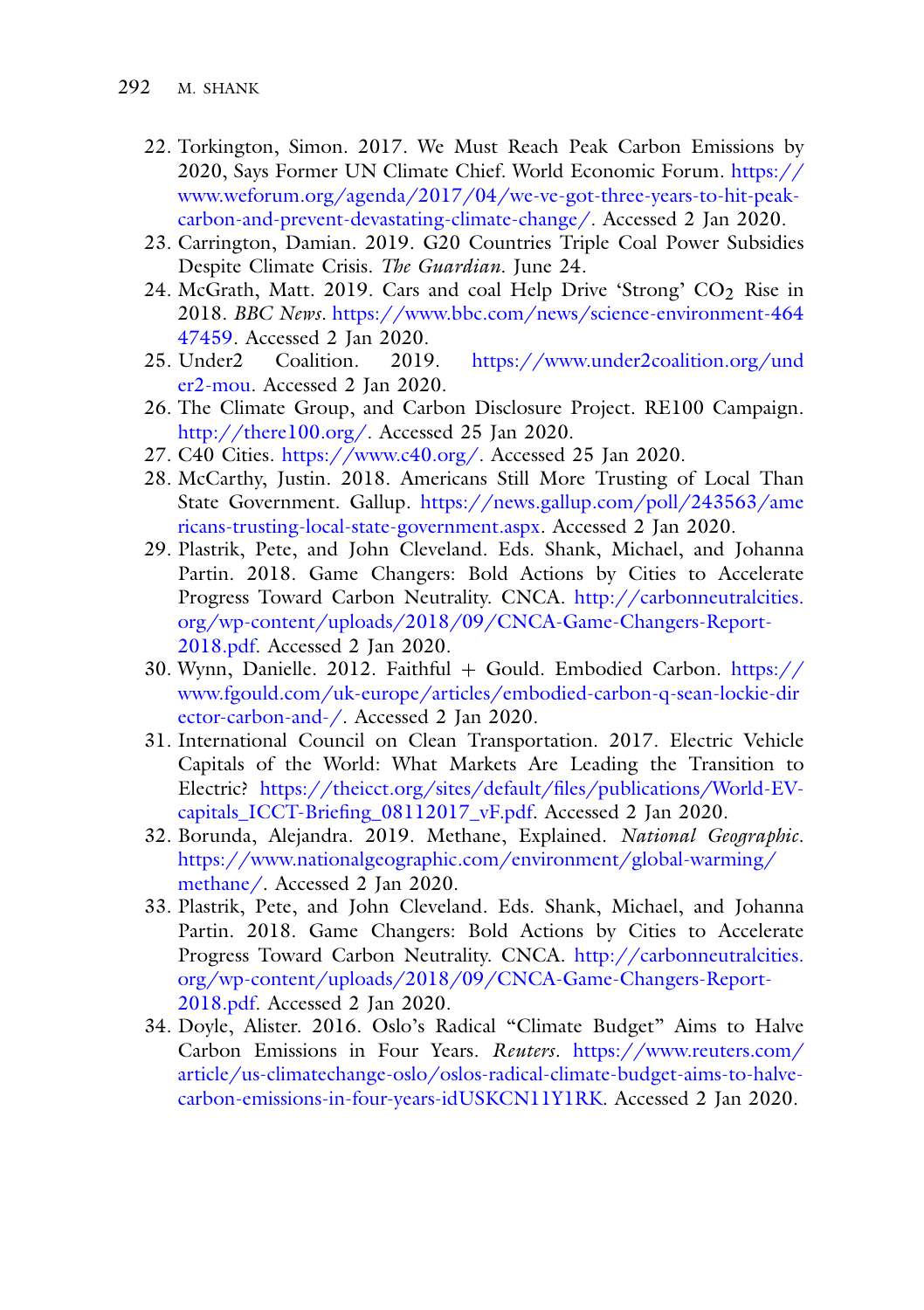- 35. The Climate Mobilization Project. 2019. Climate Emergency Campaign. [https://www.theclimatemobilization.org/climate-emergency.](https://www.theclimatemobilization.org/climate-emergency) Accessed 2 Jan 2020.
- 36. Institute of Physics. 2017. The Most Effective Individual Steps to Tackle Climate Change Aren't Being Discussed. Phys.org. https://phys. [org/news/2017-07-effective-individual-tackle-climate-discussed.html.](https://phys.org/news/2017-07-effective-individual-tackle-climate-discussed.html) Accessed 2 Jan 2020.
- 37. Wynes, Seth, and Kimberly A. Nicholas. 2017. The Climate Mitigation Gap: Education and Government Recommendations Miss the Most Effective Individual Actions. *Environmental Research Letters* 12 (7).
- 38. World Resources Institute. 2019. Cool Food Pledge. https://www.wri. [org/our-work/project/cool-food-pledge. Accessed 2 Jan 2020.](https://www.wri.org/our-work/project/cool-food-pledge)
- 39. City of Amsterdam. 2019. Building Blocks for the New Strategy: Amsterdam Circular 2020–2025, Directions for a thriving city within the planetary boundaries. https://www.circle-economy.com/wp-content/upl [oads/2019/06/Building-blocks-Amsterdam-Circular-2019.pdf. Accessed](https://www.circle-economy.com/wp-content/uploads/2019/06/Building-blocks-Amsterdam-Circular-2019.pdf) 2 Jan 2020.
- 40. Ideas42.org. 2019. Identity. [https://www.ideas42.org/blog/principle/](https://www.ideas42.org/blog/principle/identity/) identity/. Accessed 2 Jan 2020.
- 41. Ayre, James. 2012. If Your Neighbor Has Solar Panels, You're More Likely to Go Solar (Solar Power Is Contagious). Clean Technica. https://cleantechnica.com/2012/10/18/if-youre-neighbor-has-solar[panels-youre-more-likely-to-solar-power-is-contagious/. Accessed 2 J](https://cleantechnica.com/2012/10/18/if-youre-neighbor-has-solar-panels-youre-more-likely-to-solar-power-is-contagious/)an 2020.
- 42. Clayton, Mark. 2009. Energy Use Falls When Neighbors Compete. *Christian Science Monitor*. https://www.csmonitor.com/Technology/2009/ [0930/energy-use-falls-when-neighbors-compete. Accessed 2 Jan 2020.](https://www.csmonitor.com/Technology/2009/0930/energy-use-falls-when-neighbors-compete)
- 43. Ideas42.org. 2019. Availability Heuristic. https://www.ideas42.org/ [blog/principle/availability-heuristic/. Accessed 2 Jan 2020.](https://www.ideas42.org/blog/principle/availability-heuristic/)
- 44. Kochel, Pierre. 2018. What if All Cars Were Electric? Insh. https://insh. [world/tech/what-if-all-cars-were-electric/. Accessed 2 Jan 2020.](https://insh.world/tech/what-if-all-cars-were-electric/)

## FURTHER READING

- Boykoff, Maxwell. 2019. *Creative (Climate) Communications.* Cambridge, UK: Cambridge University Press.
- Eisenstein, Charles. 2018. *Climate—A New Story*. Berkeley, CA: North Atlantic Books.